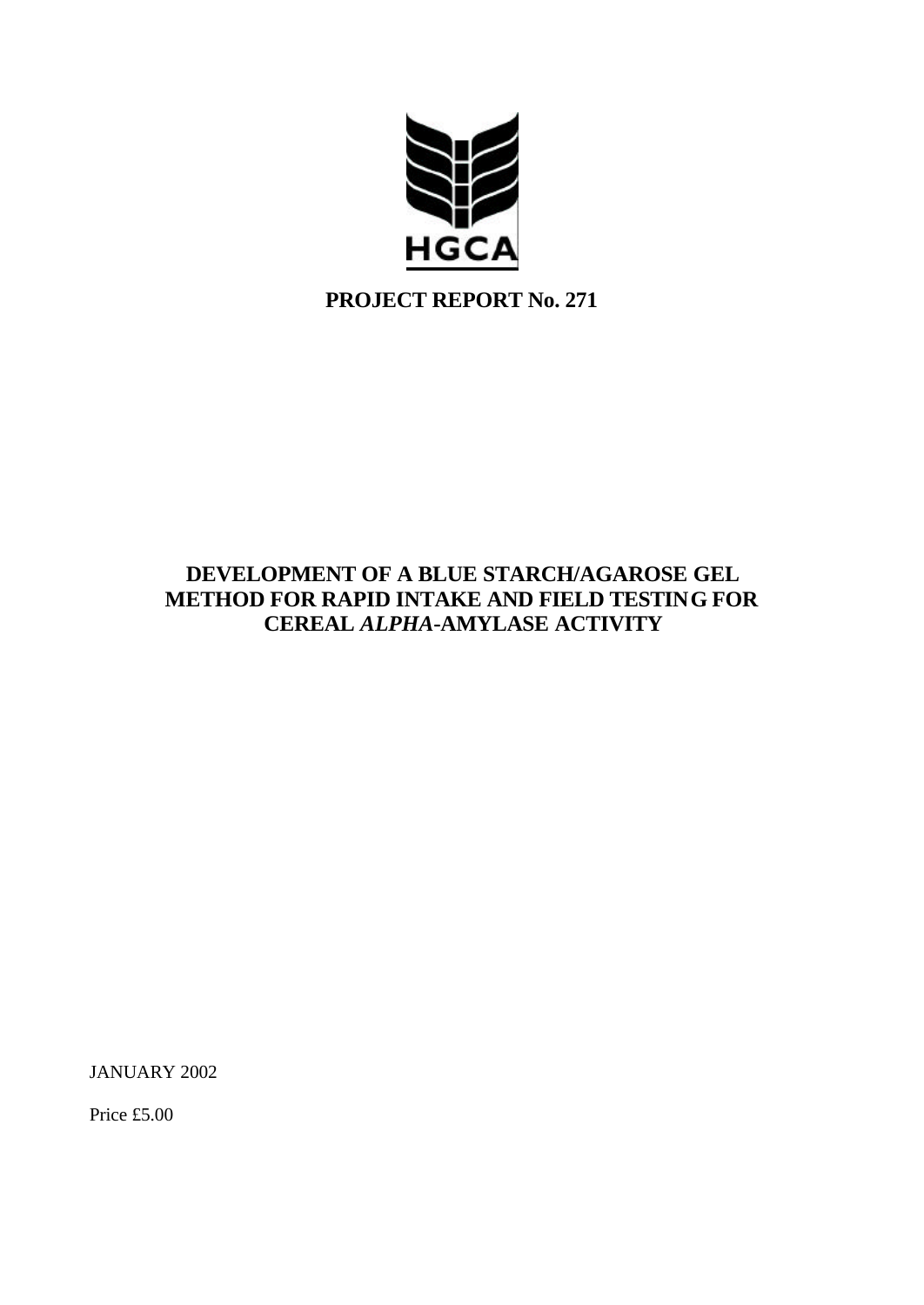## **PROJECT REPORT No. 271**

## **DEVELOPMENT OF A BLUE STARCH/AGAROSE GEL METHOD FOR RAPID INTAKE AND FIELD TESTING FOR CEREAL** *ALPHA***-AMYLASE ACTIVITY**

by

## DG BHANDARI

## Campden & Chorleywood Food Research Association, Chipping Campden, Gloucestershire, GL55 6LD

This is the final report of a one-year project, which started in April 2000. The work was funded by a grant of £50,117 from HGCA (project no. 2349).

The Home-Grown Cereals Authority (HGCA) has provided funding for this project but has not conducted the research or written this report. While the authors have worked on the best information available to them, neither HGCA nor the authors shall in any event be liable for any loss, damage or injury howsoever suffered directly or indirectly in relation to the report or the research on which it is based.

Reference herein to trade names and proprietary products without stating that they are protected does not imply that they may be regarded as unprotected and thus free for general use. No endorsement of named products is intended nor is any criticism implied of other alternative, but unnamed products.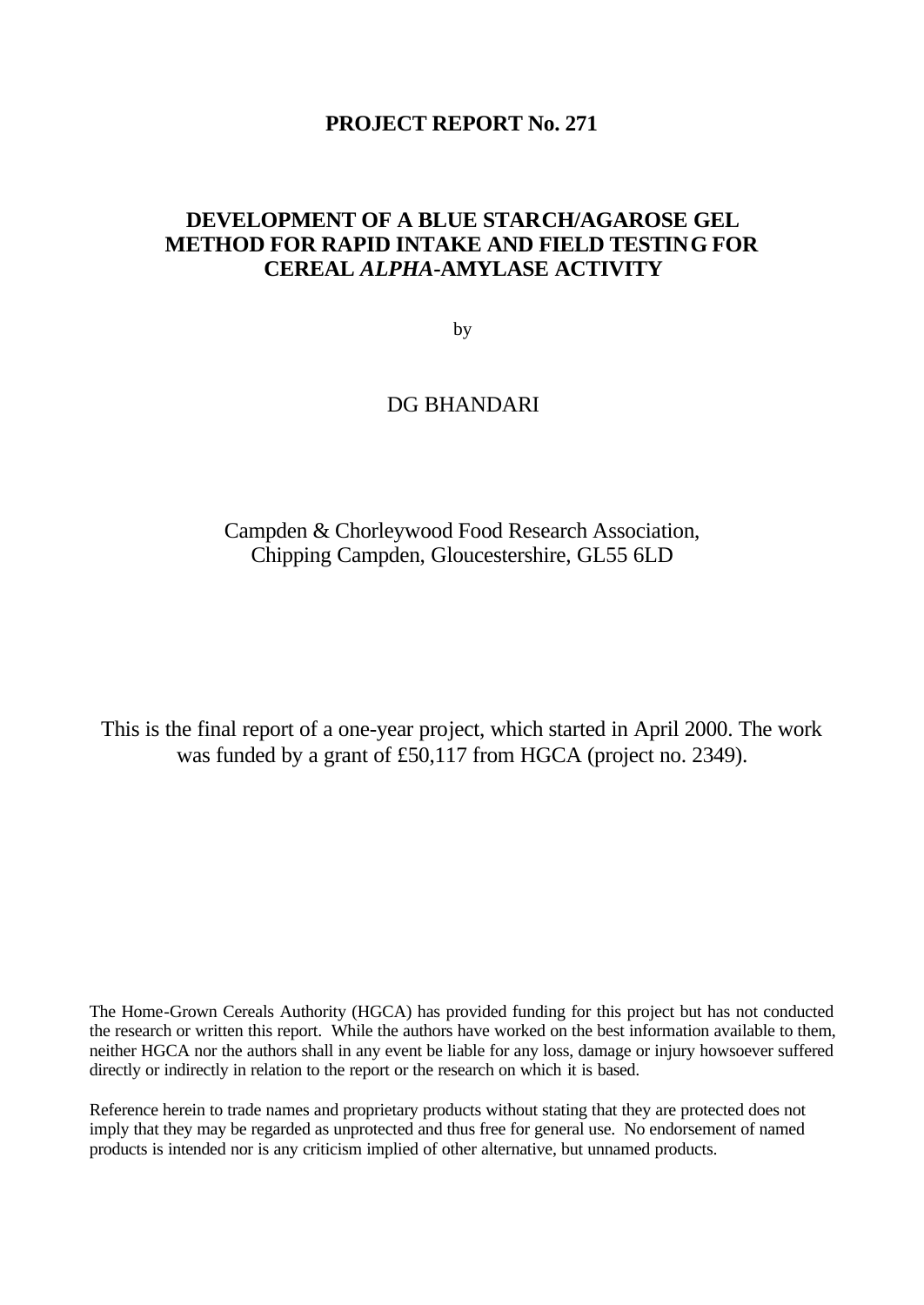| <b>CONTENTS</b> | Page |
|-----------------|------|
|-----------------|------|

|    | 1. Abstract                                                                           | 1            |
|----|---------------------------------------------------------------------------------------|--------------|
| 2. | <b>Summary</b>                                                                        | 2            |
|    | 2.1. Introduction                                                                     | $\mathbf{2}$ |
|    | 2.2. Methods                                                                          | $\mathbf{2}$ |
|    | 2.3. Results                                                                          | 3            |
|    | 2.4. Conclusions                                                                      | 9            |
|    | 2.5. Implications                                                                     | 9            |
|    | 2.6. Acknowledgements                                                                 | 10           |
| 3. | <b>Technical Annexe to Final Report:</b>                                              |              |
|    | Development of a blue starch strip test for rapid <i>alpha</i> -amylase determination | 1            |
|    | 3.1. Introduction                                                                     | 1            |
|    | 3.2. Materials and Methods                                                            | $\mathbf{2}$ |
|    | 3.3. Results                                                                          | 3            |
|    | 3.4. Discussion                                                                       | 22           |
|    | 3.5. References                                                                       | 25           |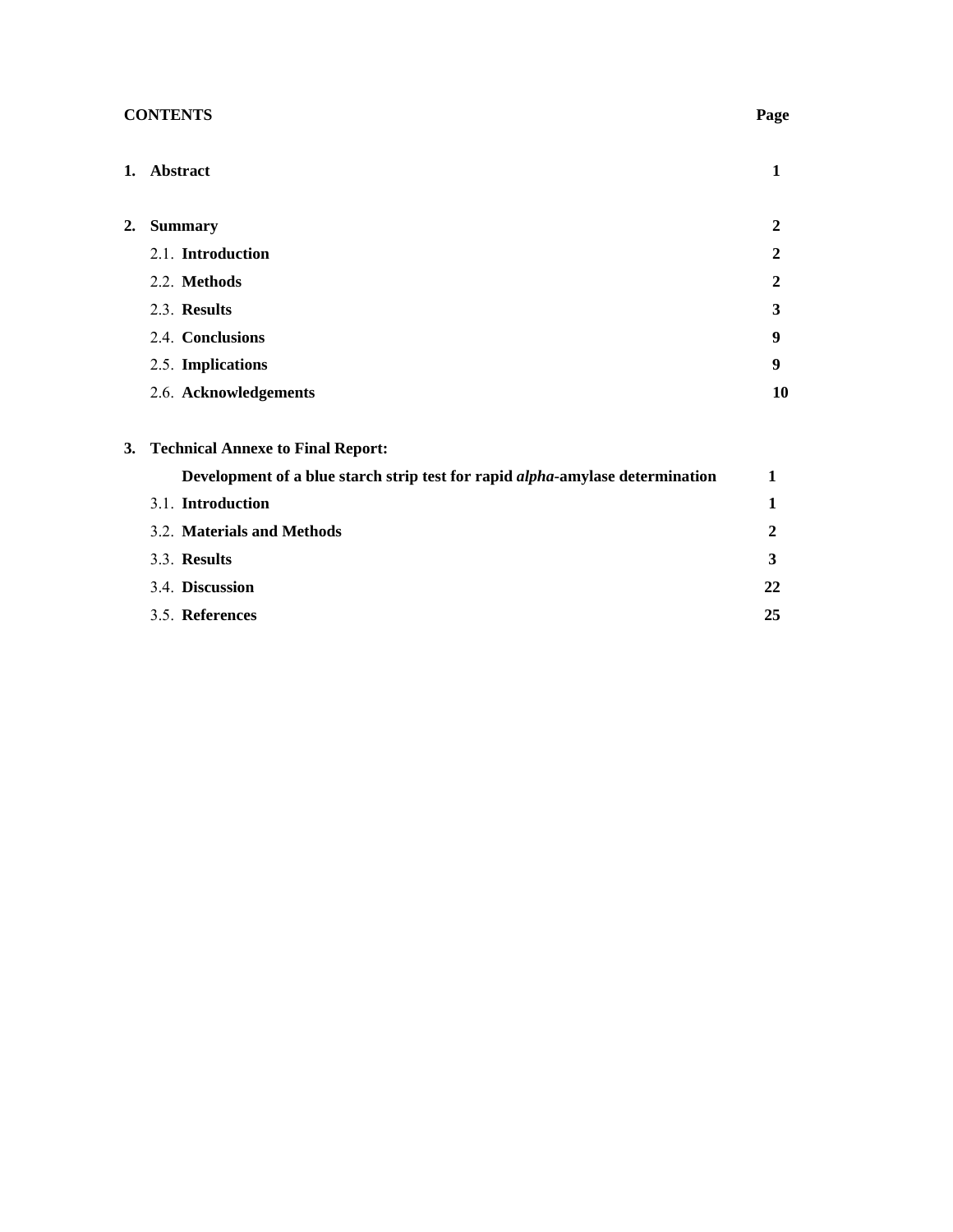#### **1 Abstract**

The aim of this one-year project was to produce a rapid test for assessing levels of *alpha*-amylase in wheat and barley grains. The principal requirement of such a test is that it would be suitable for use at mill intake, in grain stores and in the field. Ideally, the new diagnostic test would be simple, effective and affordable, and thus provide an alternative to the WheatRite™ kit that has, so far, not gained widespread acceptance in the UK.

The Strip Test has been developed to address these needs of the home-grown cereals industry. This new test is based on a recent CCFRA innovation, the "grain-blotting" assay for visualising *alpha*-amylase activity in cut sections of germinated wheat grain, using Phadebas (blue starch) powder suspended in an agarose gel. Several possible formats were examined and a range of commercially available blue-starch or blueamylose/amylopectin substrates tested. The most promising format features the release of blue dye from the Phadebas test substrate by enzyme action, and its subsequent separation and visualization on a white strip of special filter paper.

The test displays a blue coloration on the white strip, and the intensity is directly related to the rate of hydrolysis of the Phadebas substrate by *alpha*-amylase extracted from wheat flour. The performance of the device was evaluated under laboratory conditions with a total of 125 stored samples of ground wheat from the 1999 and 2000 HGCA Cereal Quality Surveys, and whose HFN (Hagberg Falling Number) values were established. The *alpha*-amylase activity within these samples was measured by the Ceralpha (Megazyme) test method. The blue coloration produced on the white strips was judged visually by two independent observers, and the intensity noted according to the scoring system:

**0** - no colour; **1**- very faint blue; **2** – slightly blue; **3** – moderate blue; **4** – dark blue.

The two sets of samples were evaluated on two separate occasions using the Strip Test. Overall, there was good agreement between the two observers and the duplicate evaluations. The results showed that all the samples with HFN value of less than 210 gave a detectable blue colour, i.e. were given a score of 1 or more. The performance of the new test was found to be marginally better when compared with Ceralpha results, than with HFN data. While the test in its present form lacks precision in assessing samples with HFN values between 190 and 250, it is effectively able to indicate whether *alpha*-amylase activities in wheat samples are either high or low. This would be most useful for screening purposes. The Strip Test is not suitable for assessing barley samples owing to a loss of sensitivity found when dealing with barley extracts. This is probably due to presence of high levels of β-glucans, which interfere with the assay.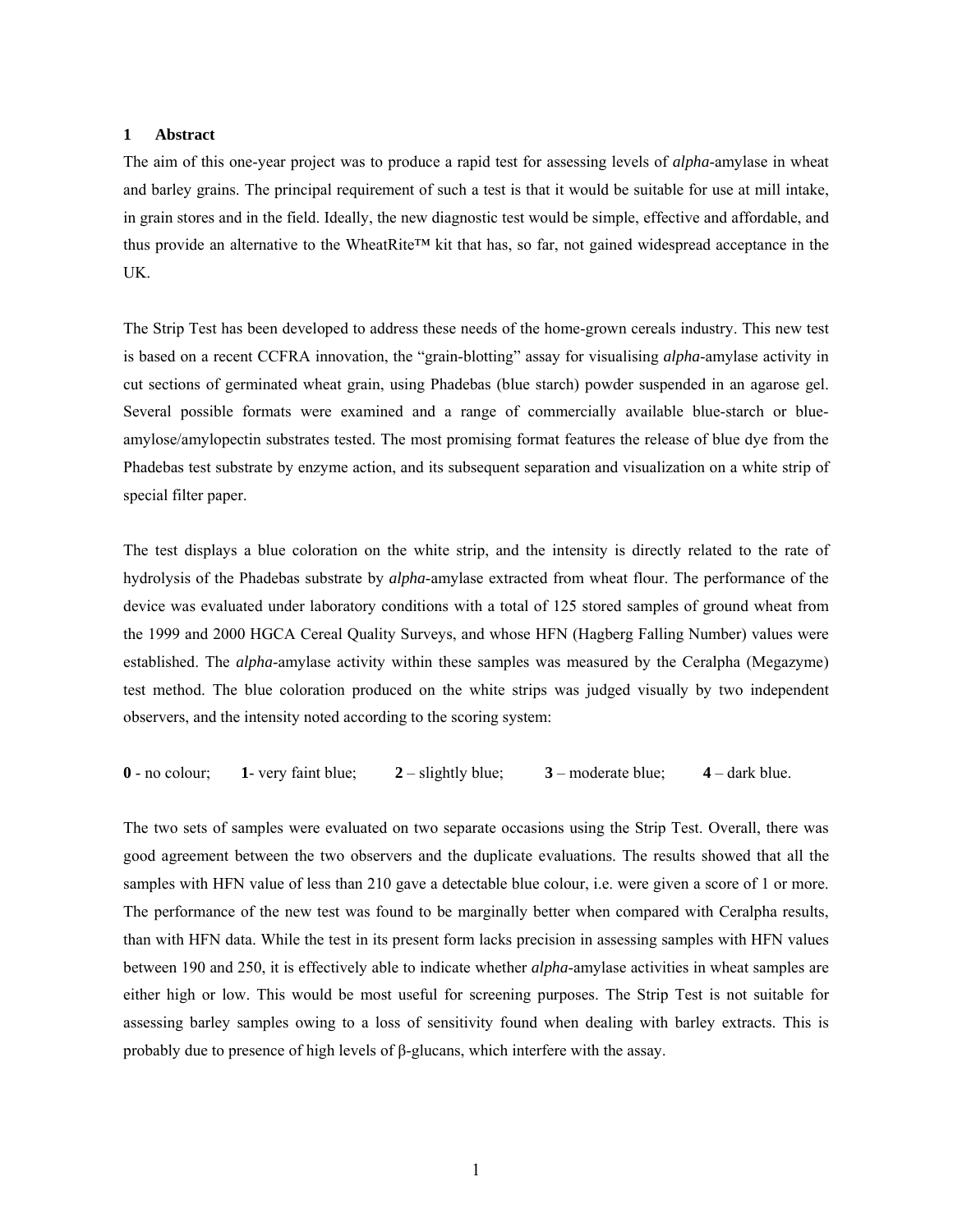#### **2 Summary**

### 2.1 **Introduction**

Pre-harvest sprouting in wheat and barley can lead to serious economic losses to growers, and to the country as a whole due to increased need for imported grain. The poor quality of sprouted or rain-damaged grain is mainly due to excessive levels of *alpha*-amylase, a principal starch-degrading enzyme. The deleterious effects of high *alpha*-amylase activity on breadmaking include darkened crust, plus a weak and sticky crumb causing slicing problems. Biscuits made with sprout-damaged flour can exhibit unsatisfactory surface structure. Sprout damage in barley can reduce the useful storage life of malting barley and leads to rejection for malting as this process depends on controlled germination of grain. There are a number of tests for measuring *alpha*-amylase levels in grain. However, many of them are fairly sophisticated laboratory-based tests, requiring expensive instrumentation, and often require a substantial amount of operator input and skill both in performing the test and interpreting results. These types of tests are often time-consuming and can require significant quantities of material. The WheatRite™ test, which has recently become available in the UK, has been devised for assessing *alpha*-amylase levels under field conditions. This test has been developed in Australia and evaluated for that market. However, it has yet to gain widespread acceptance in the UK.

The aim of this project was to develop a new simple, reliable and affordable diagnostic test for *alpha*amylase for use in intake laboratories and in the field.

#### 2.2 **Methods**

The starting point for a new assay for *alpha*-amylase was based on the performance of a novel assay, featuring a blue starch/agarose gel (previously created by CCFRA), that visualises *alpha*-activity activity directly in cut surfaces of germinated grain. Several formats of a device that could display *alpha*-activity semi-quantitatively were designed and evaluated for their suitability. Different commercially available types of blue-starch or blue-amylose/amylopectin substrates were compared for their characteristics (particle size, colour intensity, enzyme susceptibility, etc.) using a fungal *alpha*-amylase preparation. Several procedures for rapid extraction of enzyme from wheat flour were examined and the prototype kit was calibrated with selected samples of known enzyme activity. Sets of 125 ground wheat wholemeal samples and 100 ground barley wholemeal samples, possessing a range of enzyme activities, from the HGCA Cereal Quality Survey from the 1999 and 2000 harvests, were used to evaluate the performance of the test kit. The *alpha*-amylase enzyme activity within the wheat wholemeal samples was measured by the Ceralpha (Megazyme) method, and Hagberg Falling Number (HFN) values were also determined. The enzyme activity within the barley samples was determined by a modified Randox assay. Colour intensities within the strips used for a selected set of wheat wholemeal samples were quantified using the Phoretix 1-D Advanced, densitometric analysis software designed for electrophoresis gels.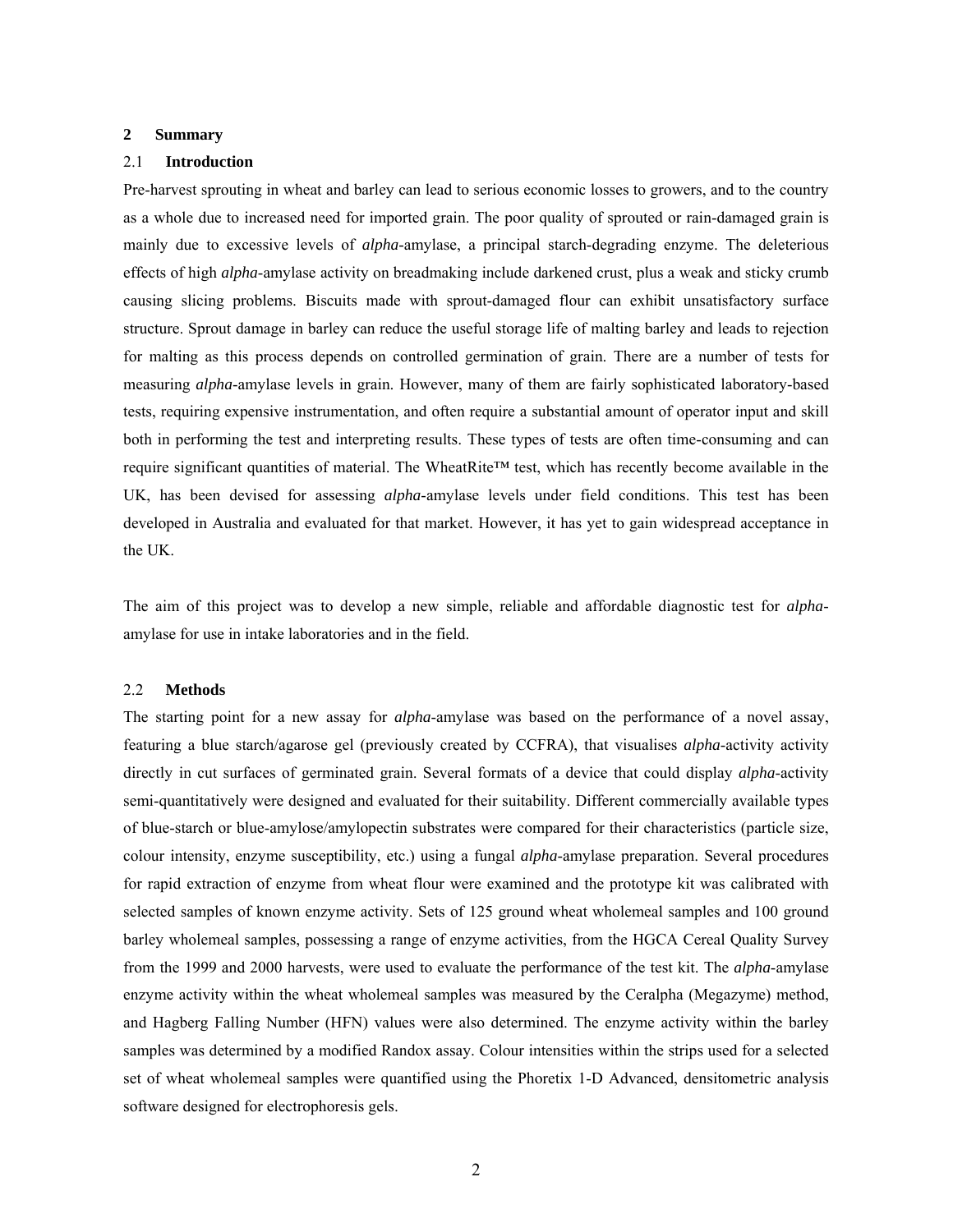#### 2.3 **Results**

The Phadebas™ blue starch was identified as being the most suitable of all the substrates. The test format that looked the most promising featured the chromatographic separation of solubilized blue dye from the insoluble starch granules using a strip of special filter paper. The Strip Test filter papers were cut to give 2.2 x 0.5 x 0.1cm strips, and a small block of siliconised rubber containing a 2mm hole was attached near the bottom (Figure 1) and is the sample well. The enzyme from wheat flour was extracted by mixing 1g of wholemeal with 10ml of 85mM sodium chloride inside a capped glass tube and shaken by hand periodically over five minutes, and then allowed to settle for a further five minutes. The extract was mixed with an equal volume of the Phadebas™ blue starch (1.32%) mixed with low melting point agarose (0.66%) in a buffer (189mM maleic acid, 2mM calcium chloride pH 6.0) and incubated at 37°C for 10 minutes inside a small chamber. The reaction was stopped by the addition of 500mM sodium hydroxide and 50mM di-sodium EDTA. A 20μl aliquot was pipetted into the sample well. After one minute, 200μl of the extraction solution (85mM sodium chloride) was applied to the bottom of the filter paper strip to mobilise any liberated blue dye upwards to produce a blue coloration of the white filter paper.





Figure 1(a) shows the side view, in which the reaction (incubated extract and substrate) mixture has been applied to the sample well.

Figure 1(b) shows the front view, in which the strip is placed into a trough and extraction solution is added. Figure 1(c) shows the migration of free dye, following absorption of the liquid by the filter paper strip.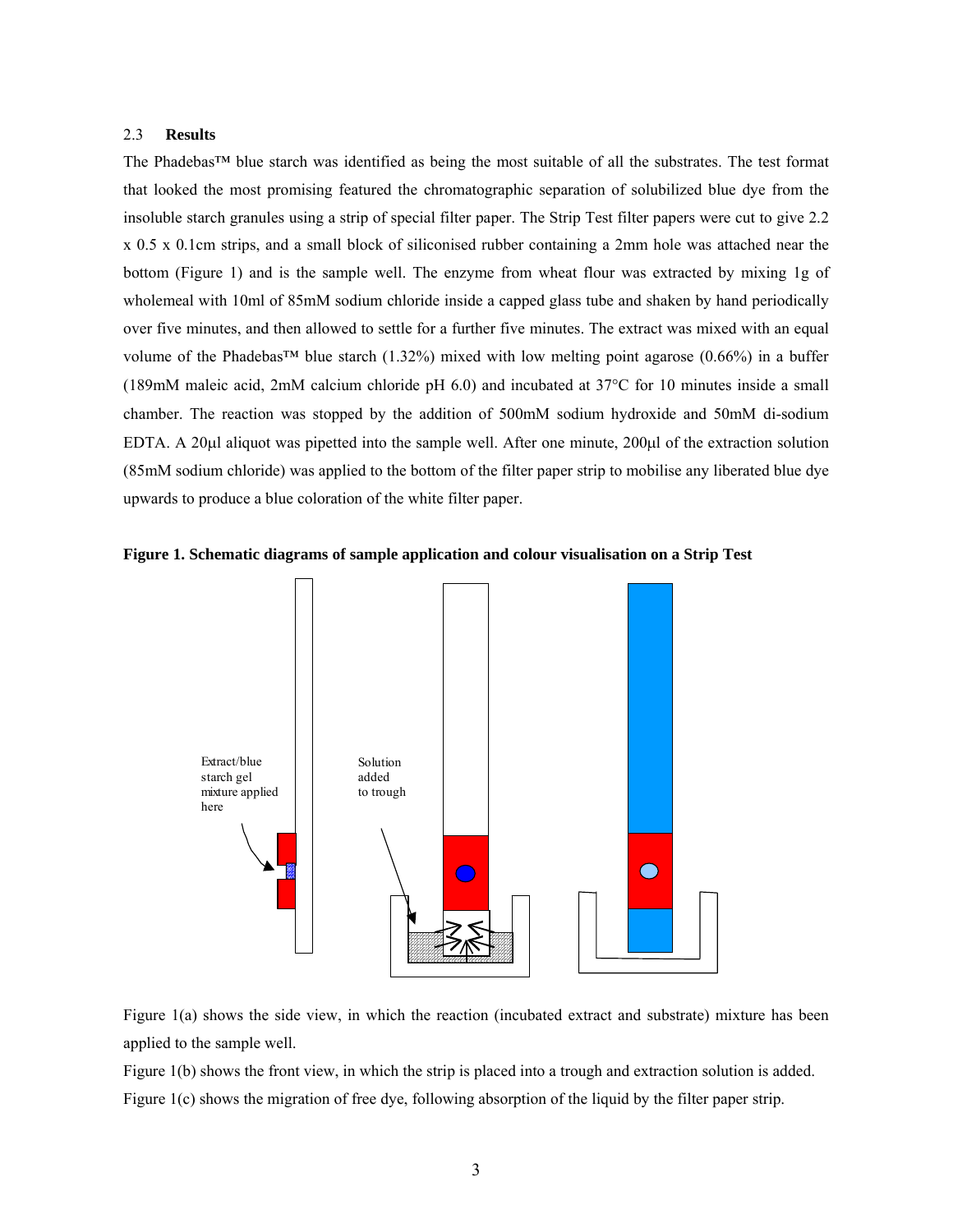The blue coloration produced on the test strips was judged visually by two observers, and the intensity noted using the scoring system below:

| <u>Test Strip</u> | <b>Colour Intensity</b> |
|-------------------|-------------------------|
| Sc <u>ore</u>     | <b>Description</b>      |
| ი                 | No colour               |
| 1                 | Very faint blue         |
| 2                 | Slightly blue           |
| 3                 | Moderate blue           |
| 4                 | Dark blue               |

The two sets of ground wheat samples from the HGCA Cereal Quality Surveys of 1999 and 2000 were evaluated in duplicate, on separate occasions using the Strip Test. The resultant Strip Test scores were analysed with respect to the corresponding enzyme activity values measured by the Ceralpha method (performed at CCFRA), and Hagberg Falling Number values (performed at CCFRA and at Andover Analytical Laboratories). The visual sensitivity of the Strip Test was examined using 9 samples of wheat whose HFN values ranged from 71 to 386 (Figure 2). Samples 0 and 10 were reagent blank and fungal *alpha-*amylase, respectively. The intensity of the blue colour was measured visually and by densitometry. Table 1 shows the intensity scores together with HFN and Ceralpha data. Overall, the Strip Test produced blue coloration that was reasonably consistent with the *alpha*-amylase levels within these samples.

| Sample no. | $\boldsymbol{0}$ | $\mathbf{1}$ | $\overline{2}$ | $\mathfrak{Z}$ |        | $\overline{4}$ |
|------------|------------------|--------------|----------------|----------------|--------|----------------|
| <b>HFN</b> |                  | 386          | 373            | 249            |        | 224            |
|            |                  |              |                |                | 351    |                |
|            |                  |              | Ġ              |                |        |                |
| Sample no. | 5                | $\sqrt{6}$   | 7              | $\,8\,$        | 9      | $10\,$         |
| <b>HFN</b> | 189              | 170          | 153            | $120\,$        | $71\,$ |                |
|            | 65               |              |                |                |        |                |
|            |                  |              |                |                |        | 册              |

|  |  |  | Figure 2. Samples used for densitometric analysis |  |
|--|--|--|---------------------------------------------------|--|
|  |  |  |                                                   |  |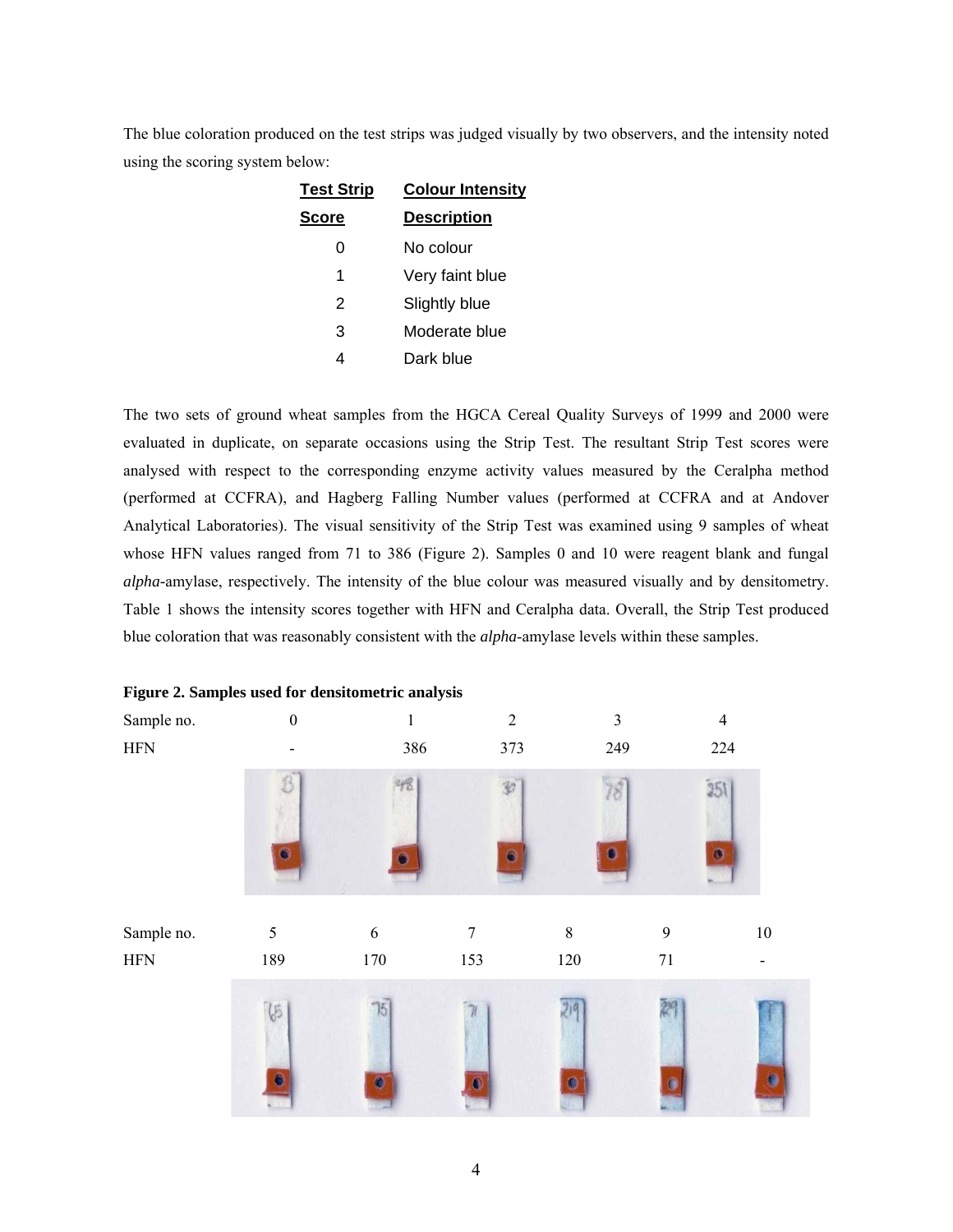| <b>Strip Test No.</b>                                 |              | $\overline{2}$   | $\overline{3}$ | $\overline{\mathbf{4}}$ | 5     | <u>6</u> | 7     | $\underline{8}$ | $\overline{\mathbf{2}}$ |
|-------------------------------------------------------|--------------|------------------|----------------|-------------------------|-------|----------|-------|-----------------|-------------------------|
| Sample No.<br>CM/52804/<br>Ceralpha                   | 23           | 16               | 73             | 36                      | 29    | 33       | 31    | 67              | 70                      |
| Activity $(CU/g)$                                     | 0.145        | 0.150            | 0.330          | 0.455                   | 0.625 | 1.350    | 1.515 | 2.685           | 4.990                   |
| HFN (seconds)                                         | 386          | 373              | 249            | 224                     | 189   | 170      | 153   | 120             | 71                      |
| <b>Strip Test Scores</b>                              | $\mathbf{0}$ | $\boldsymbol{0}$ |                | 1                       |       | 3        | 4     | 4               | $\overline{4}$          |
| Densitometric<br>Intensity (optical<br>density units) | 2.53         | 3.30             | 5.24           | 5.21                    | 4.94  | 7.42     | 7.98  | 8.64            | 9.00                    |

**Table 1. Scanned (densitometric) intensity values and other measured values of 9 selected samples (Figure 2)** 

The performance of the test strips relative to Ceralpha values of the 1999 harvest samples is shown in Figure 3. Generally, there is good agreement between evaluation 1 and 2 scores. Four of the evaluation 1 scores were found to be invalid due to false positives observed for blanks included as controls and these were subsequently omitted (sample numbers 13, 49, 59 and 71).

Figure 4 shows the performance of the test strips relative to Hagberg Falling Number determinations of the 1999 harvest samples, performed by CCFRA. A number of HFN values supplied by Andover Analytical Laboratories were found to be inconsistent with the Strip Test results. A comparison between the HFN values determined in the two laboratories, plotted against Ceralpha enzyme activity, is shown in Figure 5. With the exception of the five very obvious outliers highlighted with circles, HFN values obtained from Andover Analytical (tested at harvest) tended to be lower than those measured by CCFRA. Inspection of the CCFRA HFN/Ceralpha values in Figure 5 shows that the data scatter is the greatest between HFN range of about  $150 - 230$  seconds.

There were only 6 samples with low HFN (<250 seconds) from the 2000 harvest set, in contrast with the 1999 harvest set where 32 samples produced HFN values below 250 seconds. This was reflected by the Strip Test results in that all bar two samples produced colour intensity scores of 0 or 1 (data not shown). Figures 6 and 7 show Strip Test scores plotted against HFN (CCFRA) and Ceralpha values, respectively, using the combined (second evaluation) data for 1999 and 2000 harvest wheat samples. Using a cut-off HFN value of 250 seconds to provide an 'accept/reject' assessment of the performance of the Strip Test, it was found that of the 86 samples with HFN values >250 seconds, 82 samples scored 0. Only 8 out of the 40 samples with HFN values <250 seconds scored 0.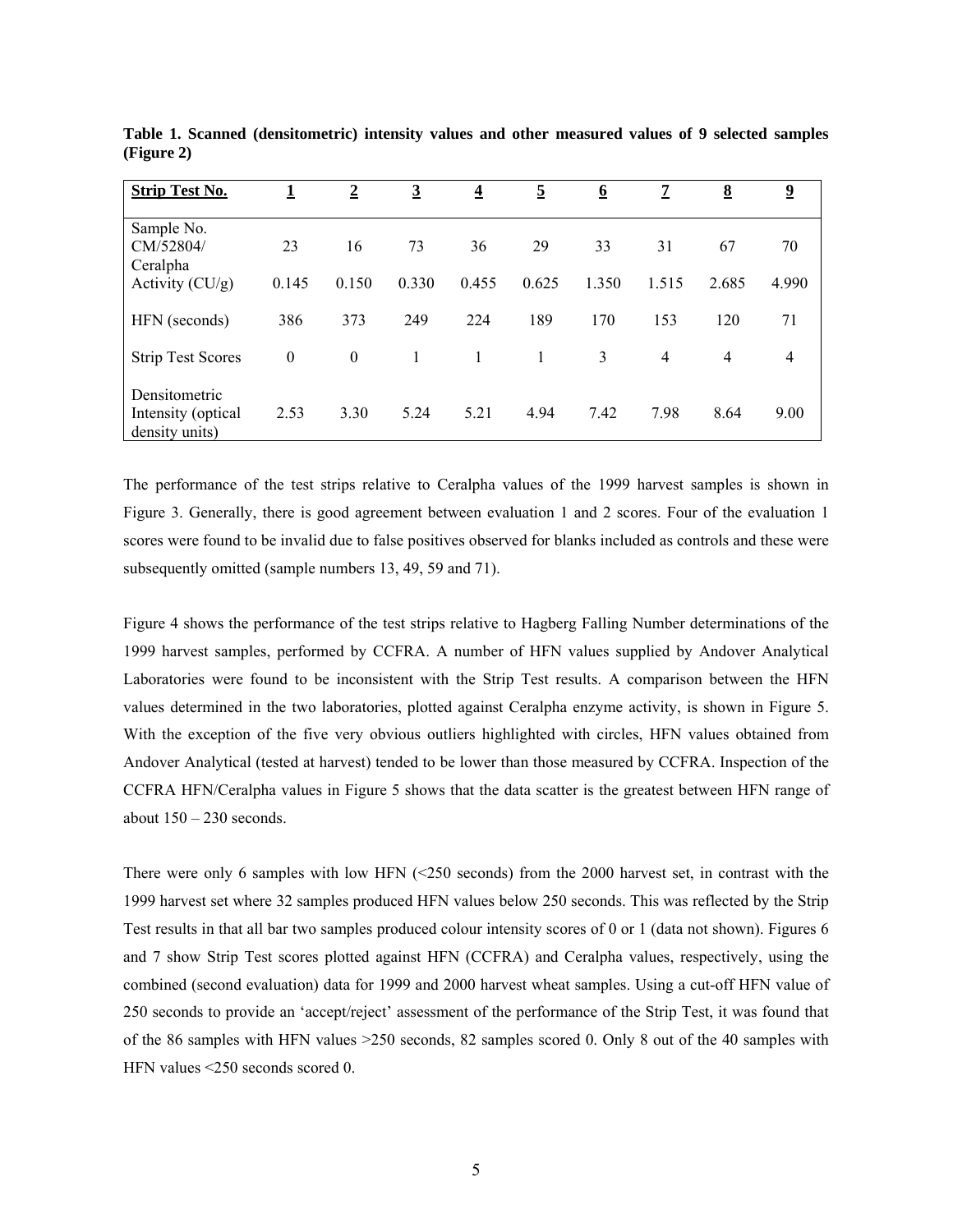

 **Figure 3. Strip Test scores versus Ceralpha, 1999 harvest** 

**Figure 4. Strip Test scores versus HFN, 1999 harvest** 



**Sample Number**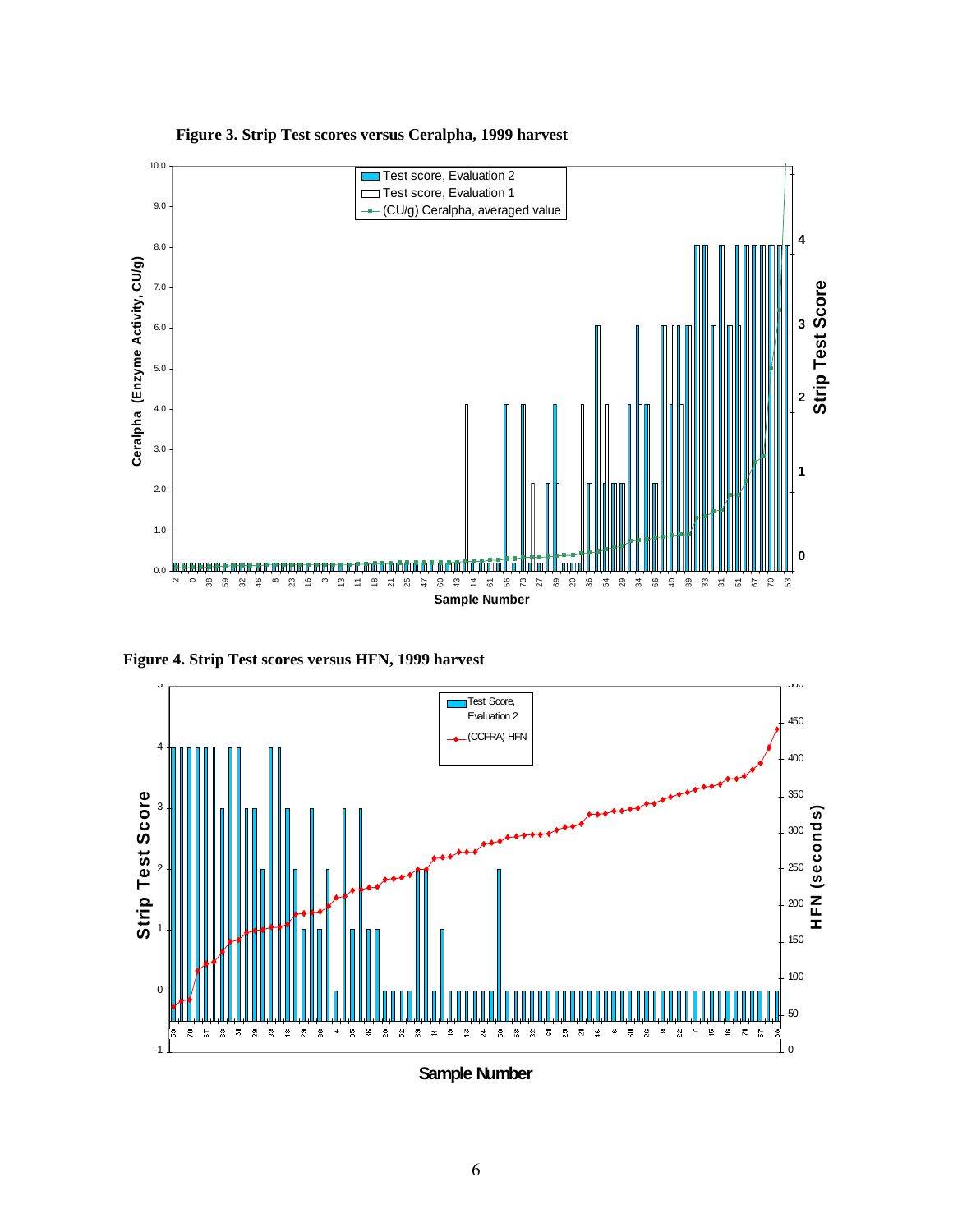

 **Figure 5. Andover/CCFRA HFN versus Ceralpha data, 1999 harvest samples**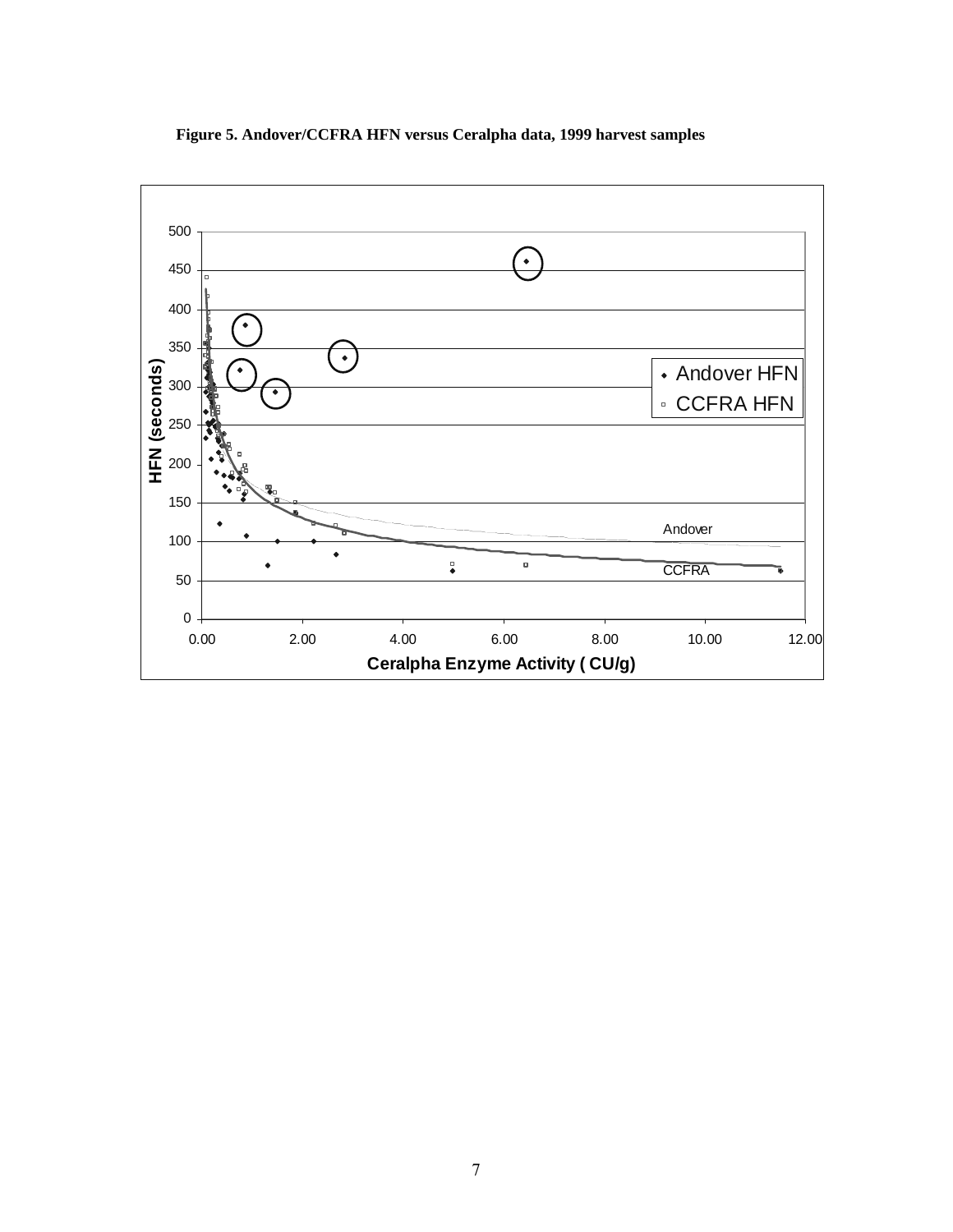

 **Figure 6. Strip Test scores versus HFN (CCFRA) data from 1999 and 2000 harvests** 

 **Figure 7. Strip Test scores versus Ceralpha data from 1999 and 2000 harvests** 



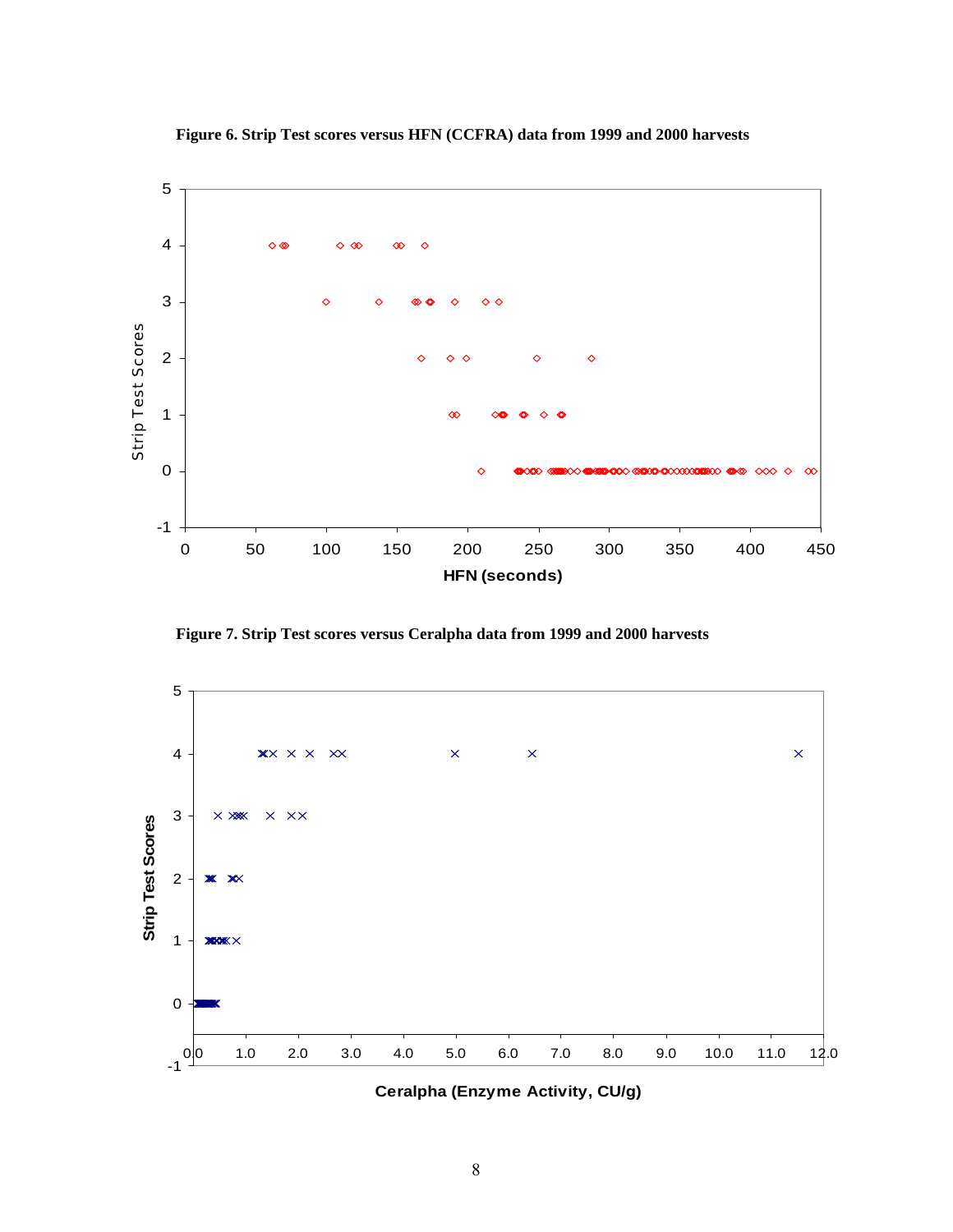Attempts to use the Strip Test with barley samples proved to be unsuccessful. The extracts were highly viscous and difficult to pipette accurately. The blue coloration was minimal and inconsistent for all the barley samples examined, despite the Randox test data indicating the presence of significant levels of *alpha*amylase in many of the samples. Minor modifications made to the test format did not improve the sensitivity, and it was assumed that high levels of  $\beta$ -glucans present in the sample extracts were responsible for the increased viscosity, which interfered with the assay.

#### 2.4 **Conclusions**

A prototype simple test for assessing *alpha*-amylase levels in wheat has been developed. The Strip Test features the Phadebas™ blue starch substrate and allows visual assessment of enzyme activity without the need for a spectrophotometer. The test requires 10 minutes for sample extraction from ground wheat, 10 minutes reaction time and a further minute to visualize the blue colour. While the test can operate at room temperature, the sensitivity and repeatability are enhanced when it is performed at 37ºC.

The performance of the new test was evaluated using 125 samples of wheat. In comparison with the Hagberg Falling Number test, the Strip Test gives:

- 1. a strong blue coloration with samples with HFN values of between  $62 169$  seconds
- 2. a range of blue coloration from moderate to none with samples with HFN values of between 170 289 seconds
- 3. no blue coloration with any of the samples with HFN values of between 290 445 seconds.

These results suggest that the prototype Strip Test is effectively able to distinguish between high and low *alpha*-amylase activities in wheat samples, which would be most useful for screening purposes. Ways of improving the performance of the test, in terms of speed and sensitivity, have been identified, and discussions with potential manufacturers will attempt to address these issues. The test is not suitable for use with barley flour samples, in its present format.

#### 2.5 **Implications**

The performance of the prototype Strip Test indicates that it could form the basis of a commercial diagnostic test for detecting excessive *alpha*-amylase activity in wheat grain samples. The sensitivity of this assay could be enhanced through a number of modifications, e.g. by the inclusion of an overlay of starch on top of the Phadebas™/agarose substrate to act as partial barrier to the enzyme and which would provide a simple "positive or negative" result for a threshold HFN value of 250 seconds. The availability of a simple, rapid and portable test, for use in the field, grain stores and at mill intake, would be of great benefit to the cereals industry.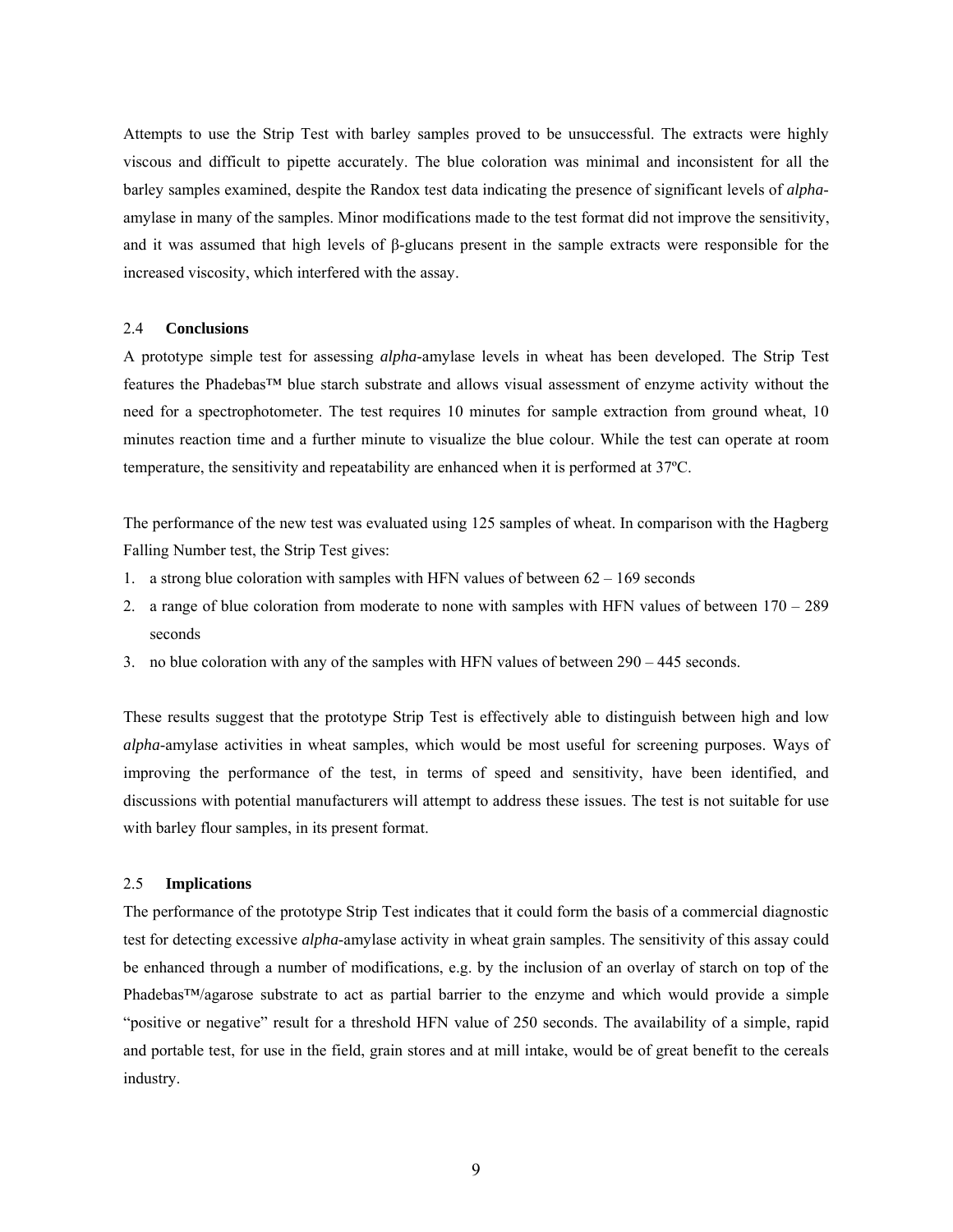The average annual losses to UK farmers due to excessive levels of *alpha*-amylase in rain-damaged wheat are estimated at about £17M. Clearly, the availability of a robust and reliable field test kit that would permit the grower to make harvesting decisions should reduce a useful proportion of these losses. By giving early warning to the farmer, an effective test would allow growers to make judgements about final crop quality and meeting marketing requirements. The new test could also allow the farmer to segregate poor and sound crop within a field at harvest.

Breeders would be able to screen large numbers of grain samples of limited quantities in a shorter time compared to conventional laboratory-based testing services. At mill intake, or elsewhere in the grain trade, a simple, relatively inexpensive, semi-quantitative test for *alpha*-amylase would save time and resources through screening grain lots, reserving the more precise laboratory-based methods for examining those examples identified as being borderline cases.

Discussions are currently taking place between CCFRA and interested manufacturers regarding commercial development of the Strip test. The time-scale for uptake of the final commercial product is expected to be about two years. While the raw materials used in the prototype Strip Test are relatively inexpensive and readily available compared to those of the antibody-based WheatRite™ kit, it is not possible to quantify the eventual mass production cost at the present time. It is anticipated that the selling price of a commercial version of the Strip Test would be significantly cheaper than that currently quoted for the WheatRite™ kit – about £7 per wheat sample (excluding labour costs).

### 2.6 **Acknowledgements**

The author wishes to gratefully acknowledge the Home-Grown Cereals Authority for providing guidance and financial support for this study. I am indebted to the significant contributions made by Nick Saunders and Jonathan Gibbons through their dedicated efforts and technical skills. I would like to thank Dr Philip Greenwell for the many stimulating ideas and advice. My thanks go to Mrs Sue Salmon, Dr Martin Whitworth and Dr Simon Hook for guidance and their helpful advice. I would also like to thank Miss Jennie Hands, Miss Paula Stabler, Neil Buck and Miss Charmaine Dudfield for their excellent technical input, and Mrs. Pip Chappell for performing the statistical analysis.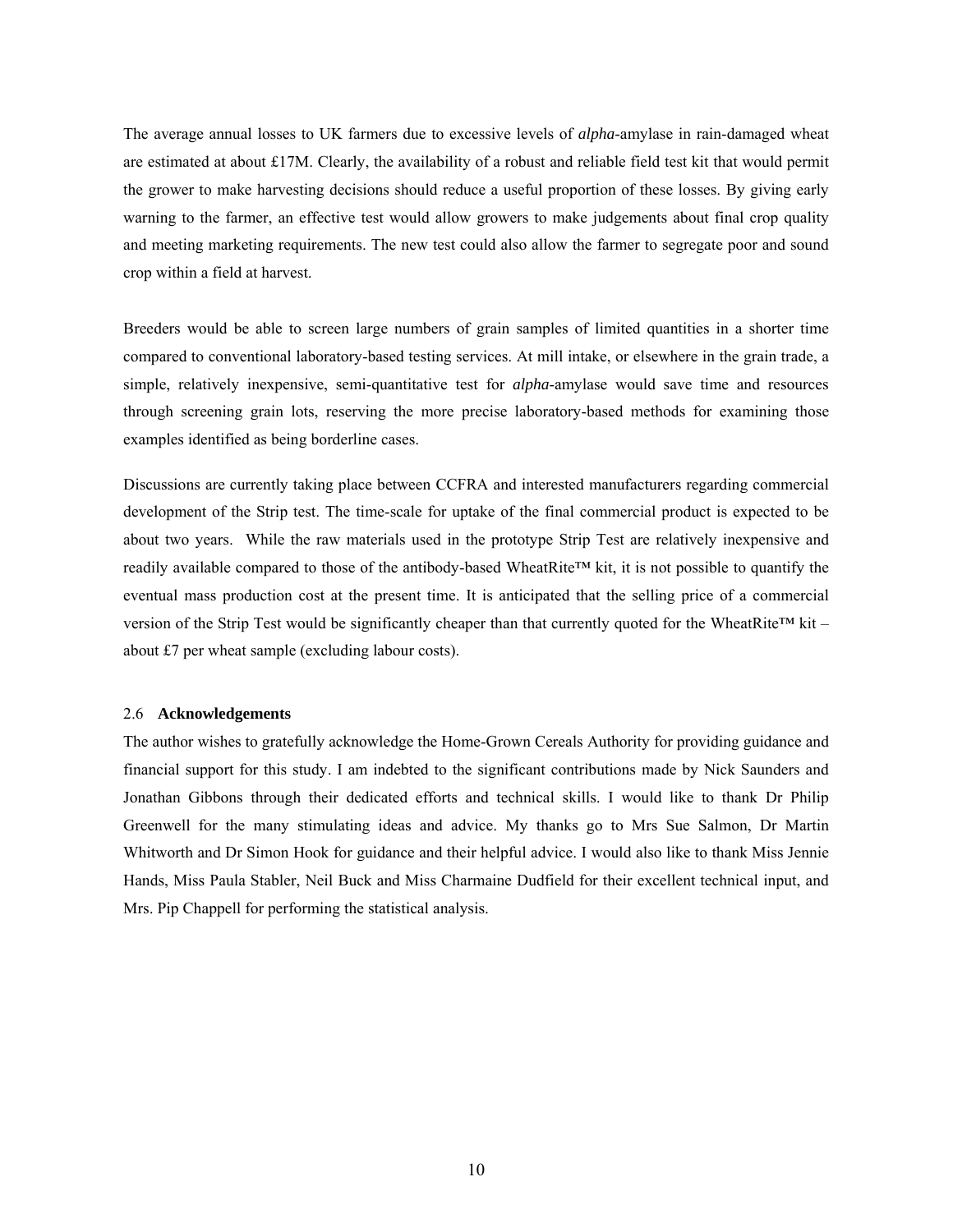## **3 Technical Detail: Development of a blue starch strip test for rapid** *alpha***-amylase determination**

## 3.1 **Introduction**

Rain at or just before harvest can lead to pre-harvest sprouting in grains of wheat and barley. The presence of a small quantity of sprouted grain can significantly lower the market value of the entire batch. The poor quality of sprouted grain is largely due to excessive levels of *alpha*-amylase, a hydrolytic enzyme that has a major role in degrading starch. *Alpha*-amylase acts on starch through the hydrolysis of  $\alpha$ -(1-4)-glycosidic linkages between adjacent residues within the starch polymers to produce soluble dextrins and maltose. It is believed that some other enzymes, including arabinoxylanases, glucanases and glycosidases (Marsh *et al*., 1988), as well as some proteolytic enzymes which break down functional endosperm proteins, also contribute to the deterioration in grain quality (Lukow & Bushuk, 1984). The levels of *alpha-*amylase can increase by 20-1000 fold, in pre-harvest sprouted grain, depending on variety, location and assay method used.

The deleterious effects of excessive levels of *alpha*-amylase on breadmaking quality include loaf volume collapse, darkening of the crust, lack of crumb resilience and poor crumb texture that can be uneven and sticky, causing slicing problems. After a harvest featuring high levels of *alpha*-amylase, the UK milling industry demand for sound home-grown wheat can exceed the supply, and so the balance has to be made up with imported grain. Similarly with barley, excessive levels of pre-germination *alpha*-amylase renders it unfit for malting purposes.

There are many tests for assessing *alpha*-amylase activity either directly or indirectly. They are classified as colorimetric, nephelometric (e.g. Modified AACC Method 22-07) and viscometric methods. The colorimetric and nephelometric methods are based on the use of standardised defined substrates (e.g. soluble starch, amylopectin, β-limit dextrin and dextrin-anthranilate); these include the Phadebas and Ceralpha (Megazyme) tests. The substrate for Ceralpha is a non-reducing end blocked p-nitrophenyl maltoheptaoside and the Phadebas is an insoluble cross-linked potato starch with a blue dye bound to it. The direct colorimetric methods for measuring *alpha*-amylase (e.g. Ceralpha assay) are usually time consuming or expensive to perform, and are not suitable for testing wheat in the field or at mill intake laboratories which require rapid and simple methods.

The most widely used test, the Hagberg Falling Number (HFN), is a viscometric method that measures the enzyme activity indirectly. This method is used in breeding and in the marketing and processing of cereals. Although it is relatively simple to use, it does have a number of disadvantages. The results of the HFN test are partly dependent on the water binding capacity of the flour, influenced by the pasting properties of the gelatinised starch and by various proteins and pentosans present in the samples. The relationship between *alpha*-amylase activity and HFN values is curvilinear, and the test is less precise at both extremes of the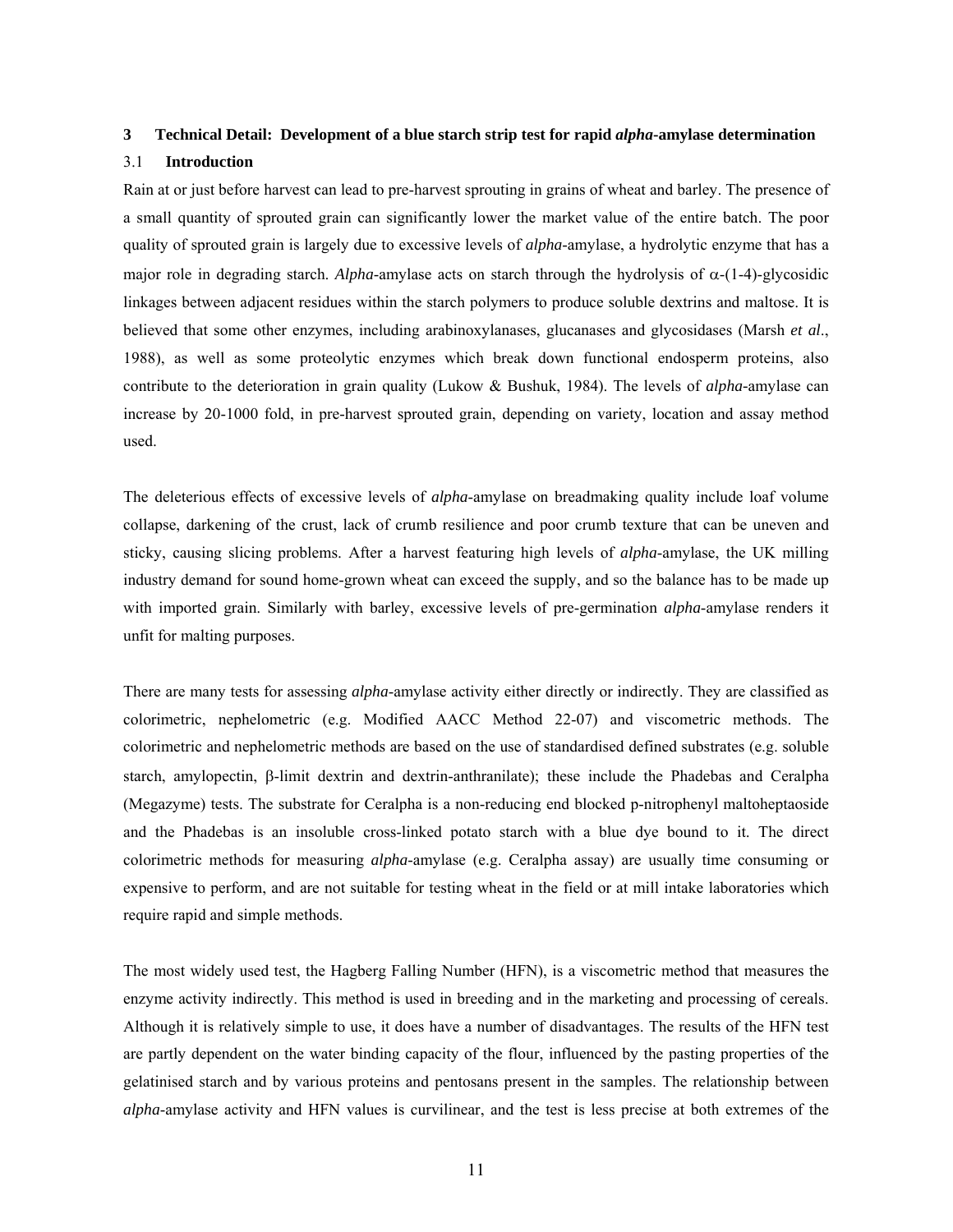activity scale. Also, the Falling Number method has relatively low sample throughput, and there is an initial outlay of about £8,000 to £11,000 for the purchase of the instrumentation. Other viscometric methods include the Rapid Visco-Analyser (RVA) which can be used to mimic the Falling Number test by measuring Stirring Number or to produce a full pasting curve over a defined temperature range.

A number of studies have reported the use of antibodies for recognising the high and low pI groups of isoenzymes of *alpha*-amylase (Daussant & Renaud, 1976; Sargeant, 1980; Lazarus *et al*., 1985). Antibody technology has been commercially exploited by the Wheat Quality Co-operative Research Centre (Australia) in the form of the WheatRite card test kit. This test has been designed to allow the farmer to assess wheat and barley grains for rain damage in different fields or areas before harvesting, and thus to segregate the crop accordingly. WheatRite is devised to permit the quantification of *alpha*-amylase protein (rather than activity) under field conditions (Ellis *et al*., 1999; Rathmell & Wrigley, 1999). While this test has been developed in Australia and evaluated for that market (Skerritt & Heywood, 2000; Skerritt *et al*., 2001) its performance and suitability for use in the UK has yet to be proven, and has not gained widespread acceptance in this country.

A new method for the direct detection of *alpha*-amylase activity in halved wheat grains was recently developed by CCFRA (Bhandari *et al*., 2001). This simple grain-blotting assay, which has the Phadebas substrate (an insoluble cross-linked partially hydrolysed potato starch powder, labelled with the Cibacron Blue dye) mixed into an agarose gel layer, is able to display germination activity in cut grain halves, in about 15 minutes. The enzyme located in the cut face of the grain releases the blue dye from the starch substrate in the agarose gel. The blue dye diffuses from the region of enzyme action, leaving a lighter coloured patch or "imprint" in the otherwise dark blue background. The size of the lighter patch is related to the *alpha*-amylase activity in the grain.

It became apparent that this same principle could also be used for the direct visual measurement of the enzyme activity from extracts of grain samples. Such a method has potential for modification into a practical amylase assay for use in the field and intake laboratories, in which incubation of the extract with a prefabricated blue gel device could lead to a visual assessment of amylase activity.

### 3.2 **Materials and Methods**

Ground wheat and barley samples from the HGCA Cereal Quality Surveys of 1999 and 2000 were obtained from Andover Analytical Laboratories. The 1999 harvest set consisted of 75 wheat samples which were selected to cover a wide range of Falling Number values, and 50 barley samples. The 2000 harvest set consisted of 50 wheat samples and 50 barley samples. The *alpha*-amylase activity within the wheat flour samples was determined directly by the Ceralpha (Megazyme) method, and indirectly by the Hagberg Falling Number method. CCFRA Guideline No.3, updated in 1999, gives the details of the Ceralpha assay (Method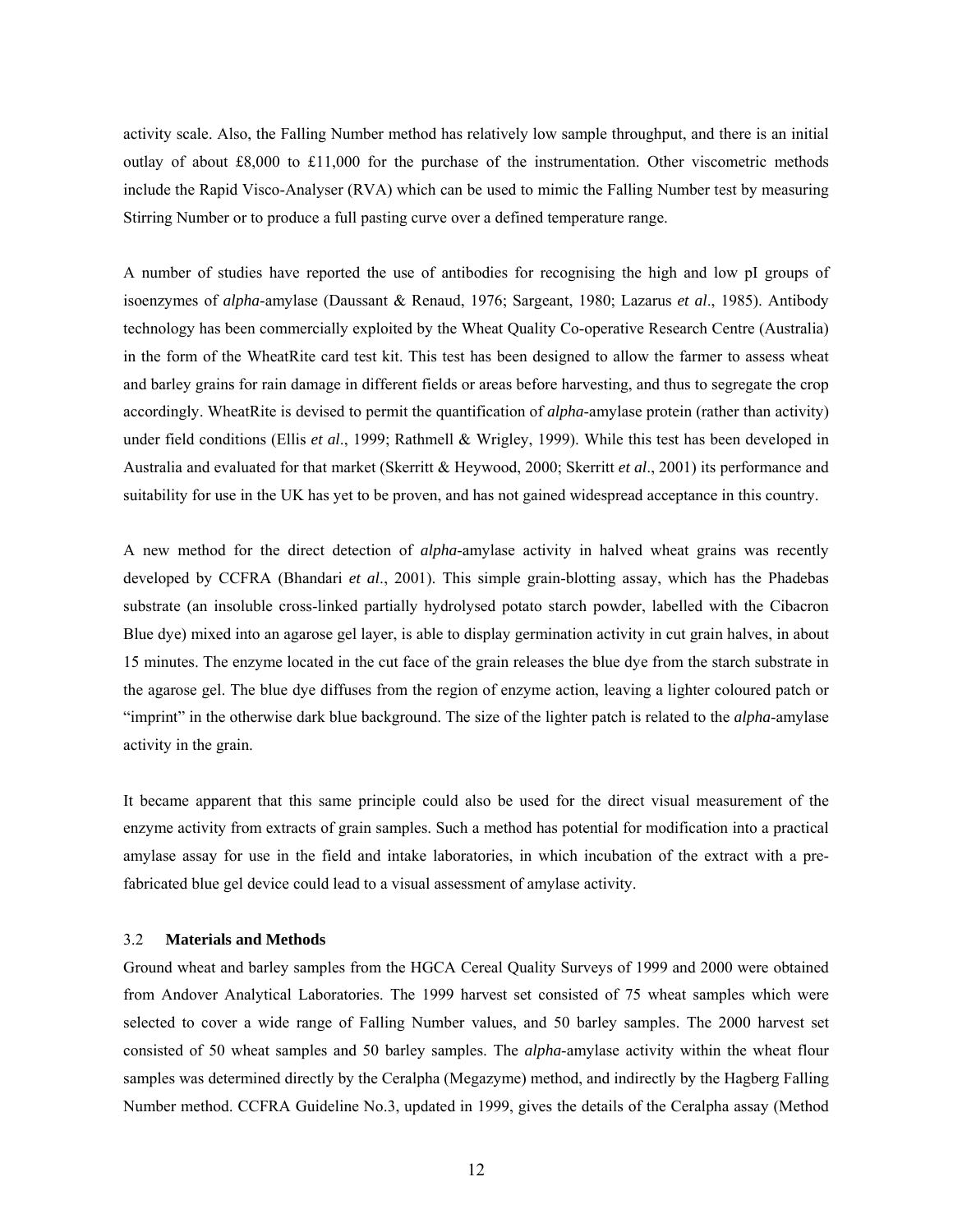No. 0018) and the Hagberg Falling Number method (Method No. 0006). The modified Randox test (Randox Laboratories Ltd, N. Ireland), using the micro-titre plate format (Bhandari *et al*., 2001), was used for determining the relative *alpha-*amylase activities within the barley samples. Fungal *alpha-*amylase was obtained from Novo Nordisk.

Unbuffered Phadebas blue starch powder was obtained from Pharmacia Upjohn Ltd (Sweden). The Phadebas tablet assay (Barnes and Blakeney, 1974) kit and the filter paper strips were obtained from Amersham Pharmacia Biotech Ltd. Amylose Azure, Amylopectin Azure and Starch Azure substrates (all containing Remazol Brilliant Blue R dye) and Type IX ultra-low melting point agarose were purchased from Sigma Chemical Company Ltd. The Megazyme AZCL-Amylose substrate was obtained from Megazyme International Ireland Ltd. All the other reagents were of standard laboratory grade. The self-adhesive siliconised rubber sheeting was obtained from Molecular Probes (Oregon USA). Strip test wells were purchased from J & P Agar Aids Ltd. A Denley Well Warm-1 incubator was used for performing the assays involving the strip test.

Quantification of blue colour development within the strip test was carried out using the Phoretix 1-D Advanced software from Phoretix International. Linear discrimination analysis was performed using Minitab version 13.0. Reproducibility and repeatability were examined by Run Chart analysis (Minitab version 13.0) which allows any patterns evident in the process data to be seen and performs two tests for non-random behaviour. The Run Chart plots all of the individual observations versus the subgroup number, and draws a horizontal reference line at the median. The programme allows one to see whether one operator consistently measures higher than the other does, or if the measurements on certain samples vary more when compared to other samples.

#### 3.3 **Results**

The effectiveness of several commercially available types of blue starch or blue-amylose/amylopectin substrates available from Pharmacia (Phadebas), Megazyme and Sigma were compared for their characteristics (particle size, colour intensity, enzyme susceptibility, etc.), in order to optimise the performance of the various test formats using fungal *alpha*-amylase preparations. The Phadebas blue starch was identified as being the most suitable of all the various substrates examined (data not shown). Several formats of a device were evaluated for their ability to display *alpha*-amylase activity semi-quantitatively following the incubation of aqueous extracts from ground grain or flour. The earlier designs were cassettes made of glass microscope slides and featured clarification of the blue substrate/agarose layer, which depended upon the speed of starch hydrolysis and the amount of applied amylase diffusing in from the grain extracts. However, it was concluded that the cassette format lacked the level of sensitivity necessary for further development as a practical diagnostic test (data not shown). Also, the cassette devices were not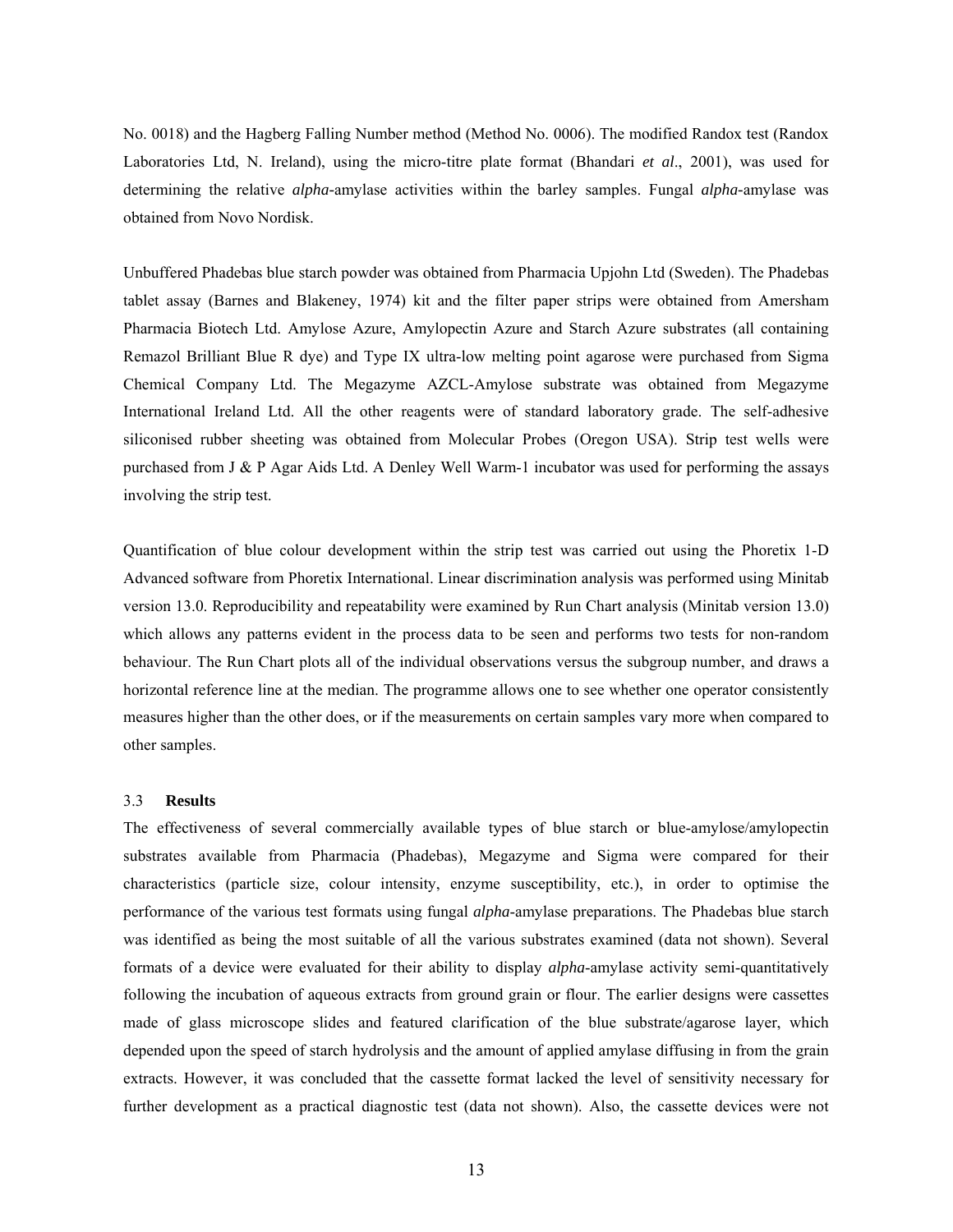suitable for producing on a large-scale for testing all of the Cereal Quality Survey samples of wheat and barley. The format was re-designed to visualise the blue dye liberated from the cross-linked starch substrate following enzyme hydrolytic action.

## **Development of the Strip Test**

The Strip Test is based on the principle of chromatographic separation of solubilized blue dye from the insoluble starch using a strip of thick filter paper as the solid phase medium (Figure 8). The dimensions of the filter paper strips are  $2.2 \times 0.5 \times 0.1$ cm. The extract from a ground wheat sample is mixed with Phadebas blue starch and agarose and an aliquot is pipetted into a 2mm diameter sample well (made from self-adhesive siliconised rubber sheeting) at the base of the filter paper. Once the mixture has soaked into the paper, either extraction solution is applied to the bottom of the strip, causing the liberated blue dye to migrate upwards and stain the paper blue (Figure 9). The procedure for performing the strip test was developed initially by using highly dilute preparations of fungal *alpha-*amylase (26600 Farrand Units/mg). Thereafter, selected samples of wheat of known HFN values were used routinely for subsequent modifications and improvements made to the kit.



#### **Figure 8. Schematic diagram of Strip Test**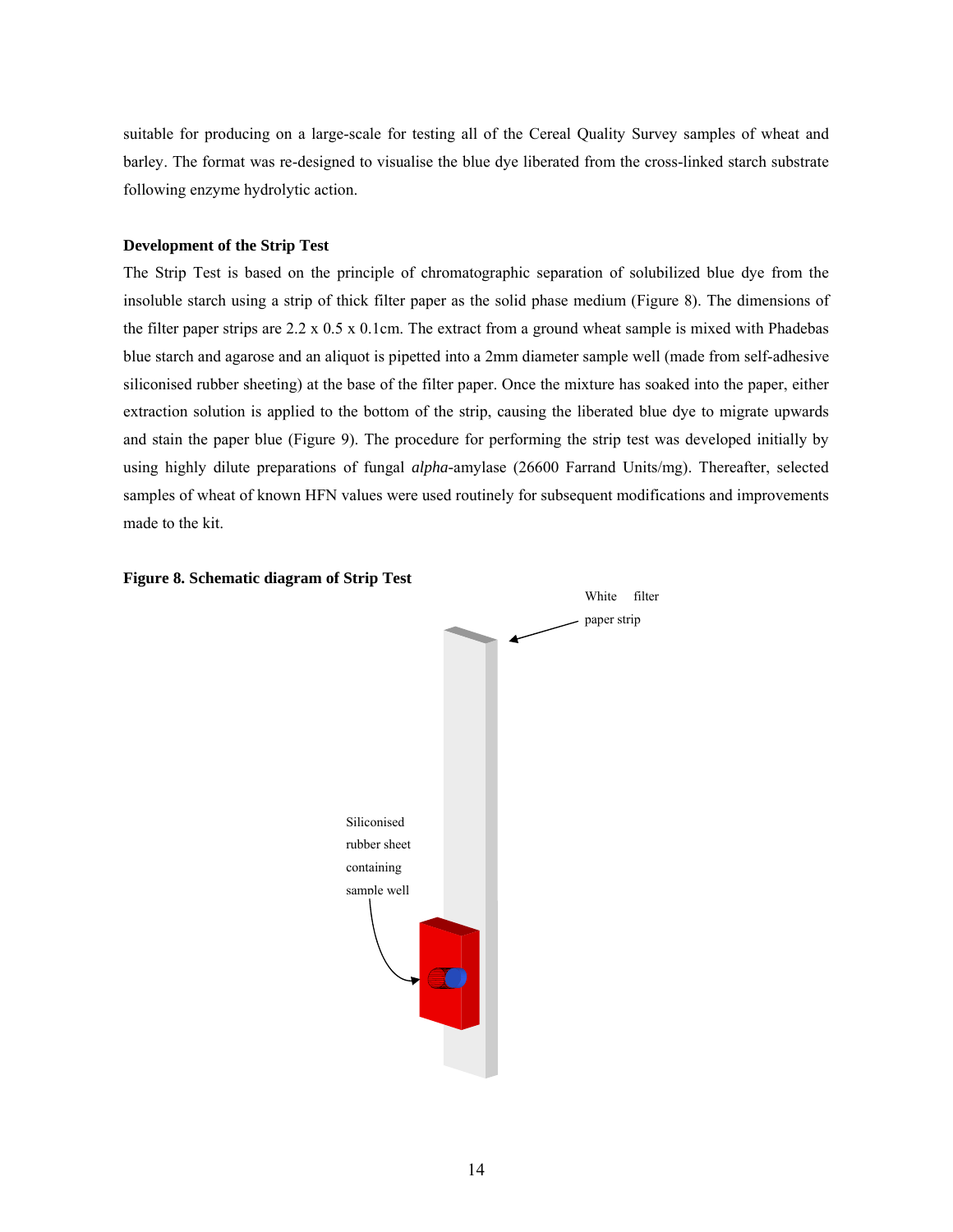



Figure 9(a) shows the side view, in which the reaction (incubated extract and substrate) mixture has been applied to the sample well.

Figure 9(b) shows the front view, in which the strip is placed into a trough and extraction solution is added. Figure 9(c) shows the migration of free dye, following absorption of the liquid by the filter paper strip.

### **Optimisation of reaction conditions and sample extraction**

It was found that presence of 2mM calcium chloride and incubation of the reaction mixture at 37°C improved the performance of the assay quite significantly (Figures 10 and 11). Extending the time of incubation from 5 minutes to 10 minutes also helped to increase the sensitivity of the test.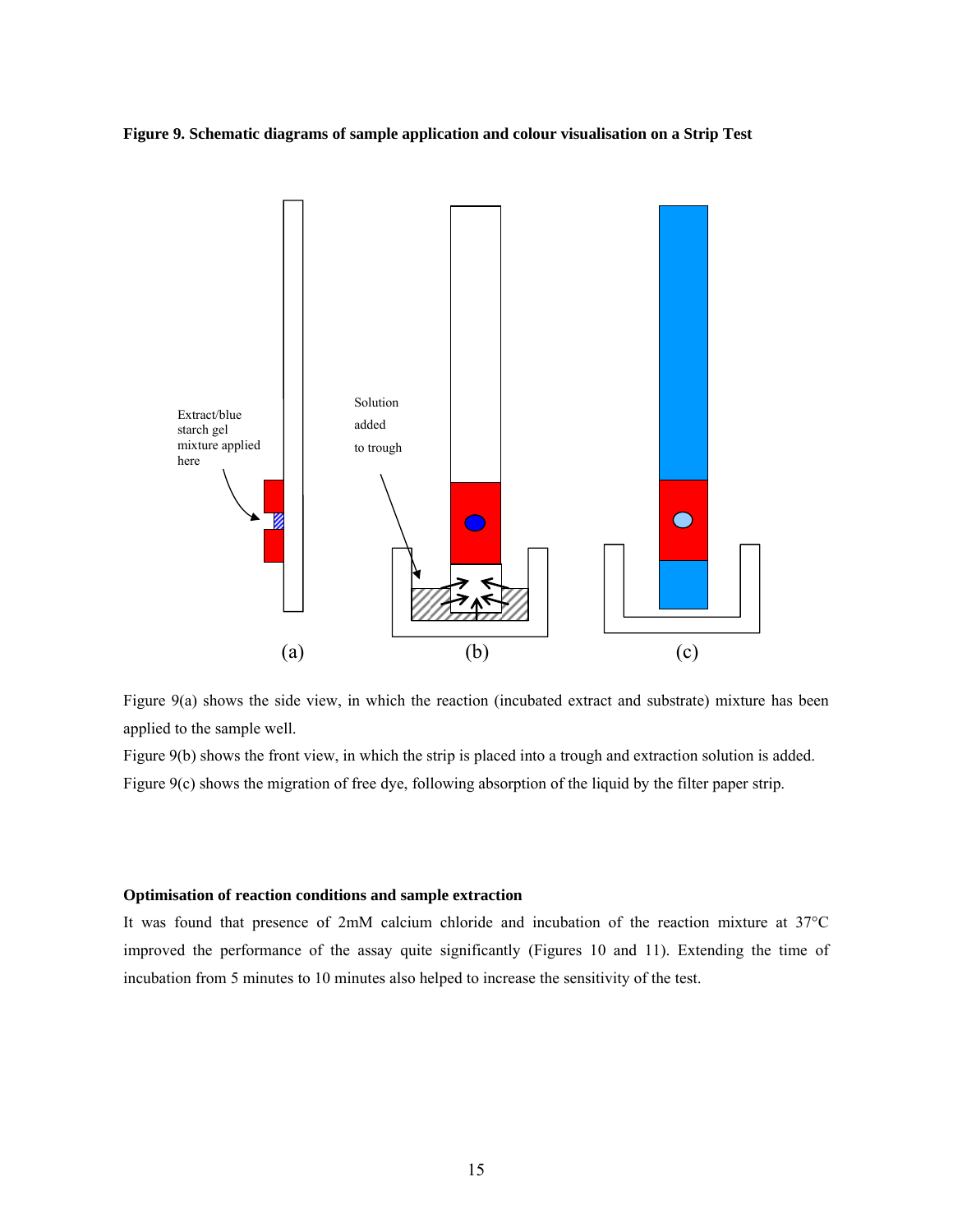

**Figure 10. Effect of incubation time at room temperature (no calcium) on the Strip Test**



**Figure 11. Effect of calcium and buffer (5 minutes incubation at 37°C) on the Strip Test**

| Sample | <b>HFN</b> | <b>Enzyme</b> activity<br>(Absorbance - Ceralpha method) | Content                                       |
|--------|------------|----------------------------------------------------------|-----------------------------------------------|
| A      | 224        | 0.40                                                     | Wheat flour                                   |
| В      | 250        | 0.28                                                     | Wheat flour                                   |
| C      | 110        | 2.84                                                     | Wheat flour                                   |
| D      | 62         | 11.52                                                    | Wheat flour                                   |
| E<br>F | -          |                                                          | Fungal <i>alpha</i> -amylase<br>Reagent blank |
|        |            |                                                          |                                               |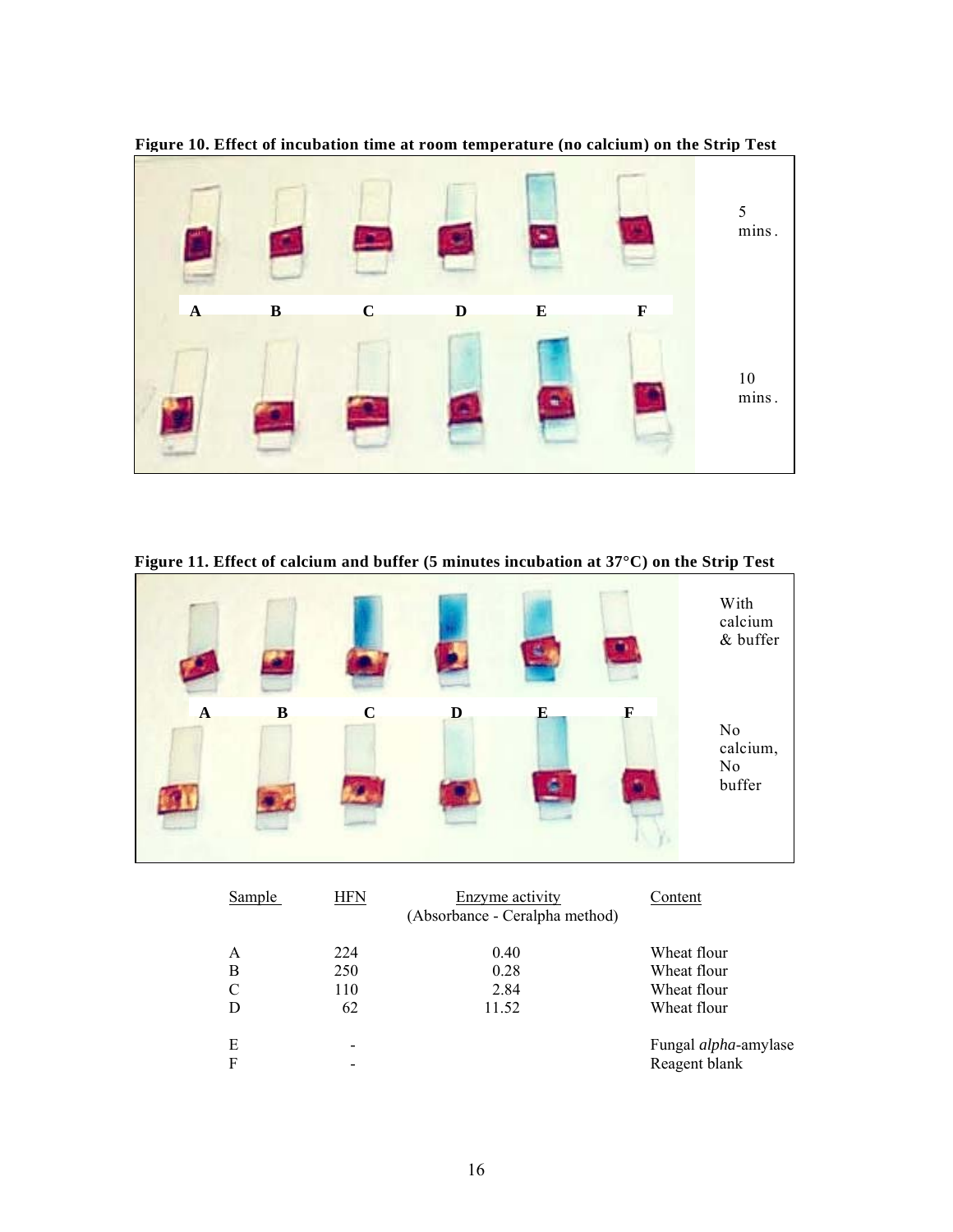In order to establish a rapid and efficient method of extraction of *alpha*-amylase for use with the test, three different solutions were studied using a wheat flour sample with a Falling Number value of 62. The extraction solutions used in the commercially available diagnostic tests for measuring *alpha*-amylase activity- Kodak Ektachem (Osborne *et al*., 1990); Phadebas (Barnes and Blakeney, 1974); WheatRite (Skerritt and Heywood, 2000), were examined for their suitability. The efficacy of the three extraction methods was determined by assaying for the level of *alpha*-amylase activity recovered using the Phadebas tablet assay (Barnes and Blakeney, 1974), and their relative absorbance values were compared. The composition of these extraction solutions were as follows:

**Ektachem test**: 5g sodium chloride and 0.2g calcium chloride per litre of water **Phadebas test**: 50mM maleic acid, 50mM sodium chloride and 2mM calcium chloride pH 5.2 **WheatRite test**: 85mM sodium chloride

The WheatRite test extraction solution was shown to yield consistently higher *alpha*-amylase levels with both diluted and undiluted samples (see Table 2). This solution contains no calcium chloride, and as it is widely accepted that *alpha*-amylase activity is dependent on calcium levels; the effect of calcium addition to this solution was investigated.

| Table 2. Comparison of extraction buffers on enzyme activity (expressed as absorbance values |
|----------------------------------------------------------------------------------------------|
| at 405nm) in the Strip Test                                                                  |

| Flour type and dilution  | Ektachem | Phadebas | WheatRite | Temperature    |
|--------------------------|----------|----------|-----------|----------------|
| HFN: 62 (undiluted)      | 2.143    | 2.054    | 2.133     |                |
|                          | 2.097    | 2.131    | 2.163     | $20^{\circ}$ C |
| Average                  | 2.12     | 2.09     | 2.15      |                |
| HFN: $62$ (x 2 dilution) | 1.486    | 1.833    | 1.897     |                |
|                          | 1.522    | 1.833    | 1.934     | $20^{\circ}$ C |
| Average                  | 1.50     | 1.83     | 1.92      |                |

However, it was found that the presence of calcium in the extraction solution lowered the measured enzyme activity (Table 3), possibly by reducing the release of *alpha*-amylase from flour matrix. The extraction solution consisting solely of 85mM sodium chloride was, therefore, adopted as standard in all the experiments involving wheat samples.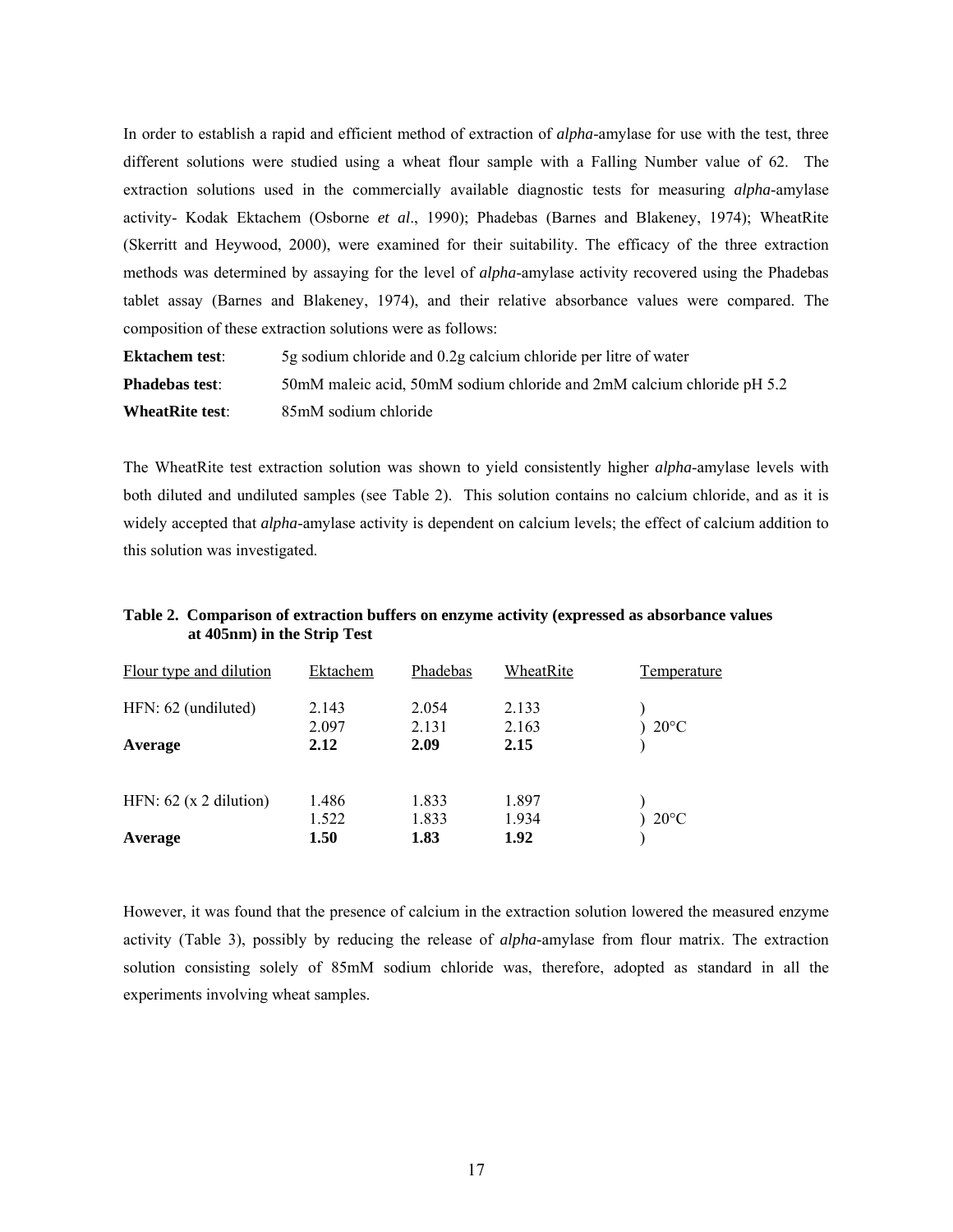| Flour type and dilution   | 2mM calcium | No calcium |
|---------------------------|-------------|------------|
| HFN: 110 (undiluted)      | 0.456       | 0.596      |
|                           | 0.457       | 0.614      |
|                           | 0.495       | 0.589      |
|                           | 0.493       | 0.606      |
| Average                   | 0.48        | 0.60       |
| HFN: $110$ (x 2 dilution) | 0.295       | 0.318      |
|                           | 0.302       | 0.333      |
|                           | 0.273       | 0.318      |
|                           | 0.275       | 0.331      |
| Average                   | 0.29        | 0.33       |

## **Table 3. Effect of calcium in the WheatRite extraction buffer (expressed as absorbance values at 405nm) in the Strip Test**

Protocol for the wheat *alpha*-amylase assay:

(i) The Phadebas blue starch/agarose mixture was prepared by mixing 0.066g agarose in 5ml calcium/maleate buffer (189mM maleic acid, 2mM calcium chloride pH 6.0) and adding 0.132g of Phadebas powder dispersed in 5ml calcium/maleate buffer, maintained at 40°C on a stirring hot plate.

(ii) *Alpha*-amylase was extracted by adding 10ml of extraction solution (85mM sodium chloride) to 1 g of ground wheat in a 20ml capped glass tube for 5 minutes with occasional agitation by hand, and allowed to settle for 5 minutes.

(iii) 20μl of the enzyme was added to 20μl of the Phadebas/agarose mixture in a 1.5ml Eppendorf tube, mixed and incubated for 10 minutes at 37°C in a Denley Well Warm-1 micro-titre plate incubator.

(iv) The reaction was stopped by the addition of 20μl of stopping reagent (500mM sodium hydroxide, 50mM di-sodium EDTA).

(v) 20μl of the incubated extract and substrate mixture was pipetted into the sample well at the base of the filter paper strip (Figure 2a).

(vi) After 1 minute the filter paper strip was placed in a trough, measuring 12 x 5 x 3mm, within a rubber block (J & P Agar Aids Ltd) and 200μl of extraction solution was added to mobilise any liberated blue dye upwards along the filter paper strip.

(vii) The colour reaction was observed and recorded after 1 minute.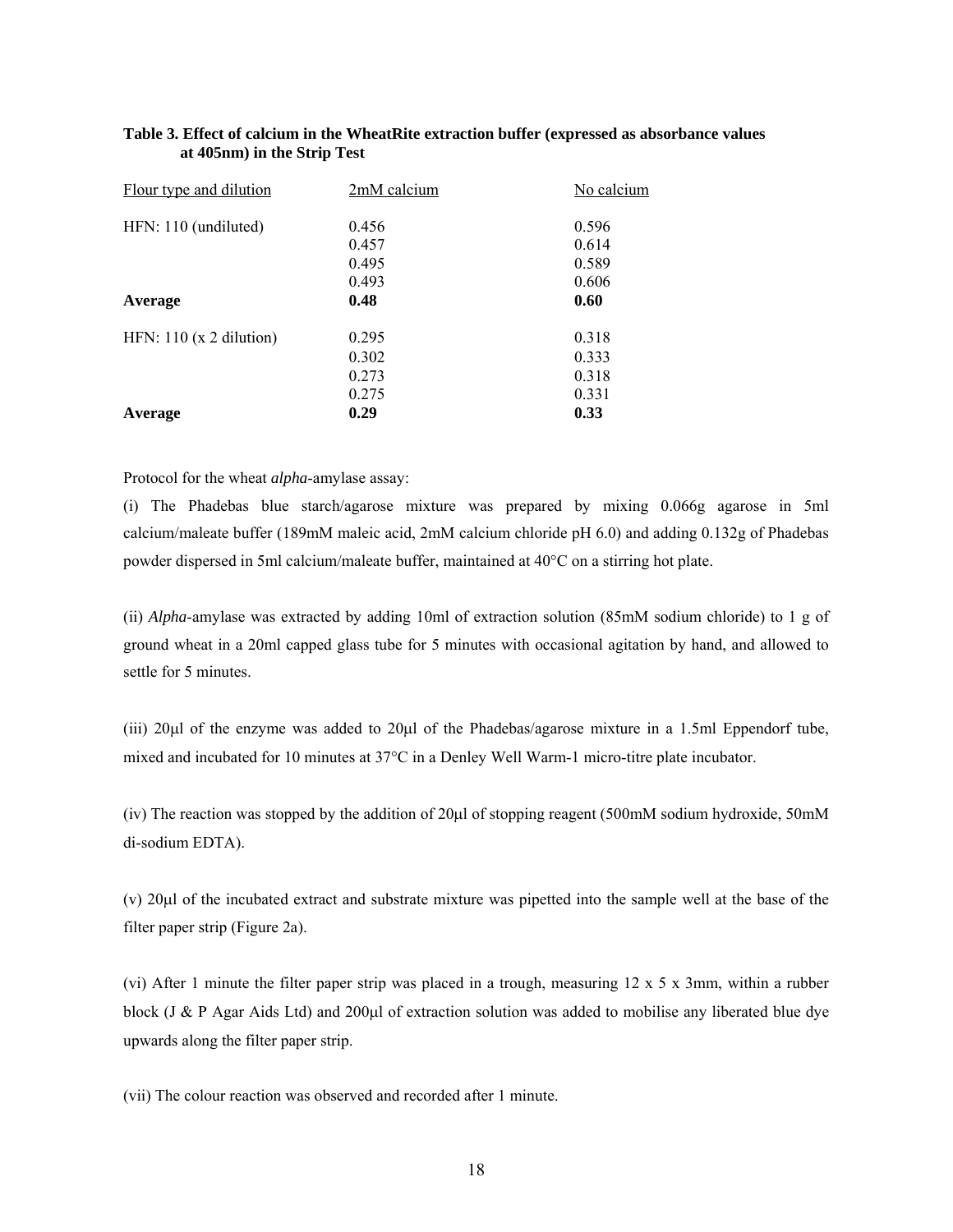Two observers judged the blue coloration produced on the Strip Tests visually, and the intensity was recorded using the scoring system below:

| <b>Strip Test Score</b> | <b>Colour Intensity Description</b> |
|-------------------------|-------------------------------------|
|                         |                                     |
| 0                       | No colour                           |
| 1                       | Very faint blue                     |
|                         |                                     |
| 2                       | Slightly blue                       |
|                         |                                     |
| 3                       | Moderate blue                       |
| 4                       | Dark blue                           |

Wheat samples from the 1999 and 2000 harvests were evaluated in duplicate, on separate occasions using the Strip Tests. The resultant Strip Test scores were analysed with respect to the corresponding enzyme activity values measured by the Ceralpha method (performed by CCFRA), and Hagberg Falling Number values (performed by CCFRA and by Andover Analytical Laboratories).

### **1999 Harvest Wheat Samples**

The performance of the Strip Test relative to Ceralpha values is shown in Figure 12. Generally there is good agreement between evaluations 1 and 2 scores. Four of the evaluation 1 scores were found to be invalid due to false positives observed for blanks included as controls and these were subsequently omitted (sample numbers 13, 49, 59 and 71).

Figures 13 and 14 show the performance of the Strip Test relative to Hagberg Falling Number determinations, performed by CCFRA and by Andover Analytical Laboratories, respectively. While there is a broad agreement between the two sets of data, a number of exceptions are noted. A comparison between the HFN values determined in the two laboratories, plotted against Ceralpha enzyme activity, is shown in Figure 8. With the exception of the five very obvious outliers highlighted with circles, HFN values obtained from Andover Analytical (tested at harvest) tended to be lower than those measured by CCFRA. Inspection of the CCFRA HFN/Ceralpha values in Figure 15 shows that the data scatter is the greatest between HFN range of about 150 – 230 seconds.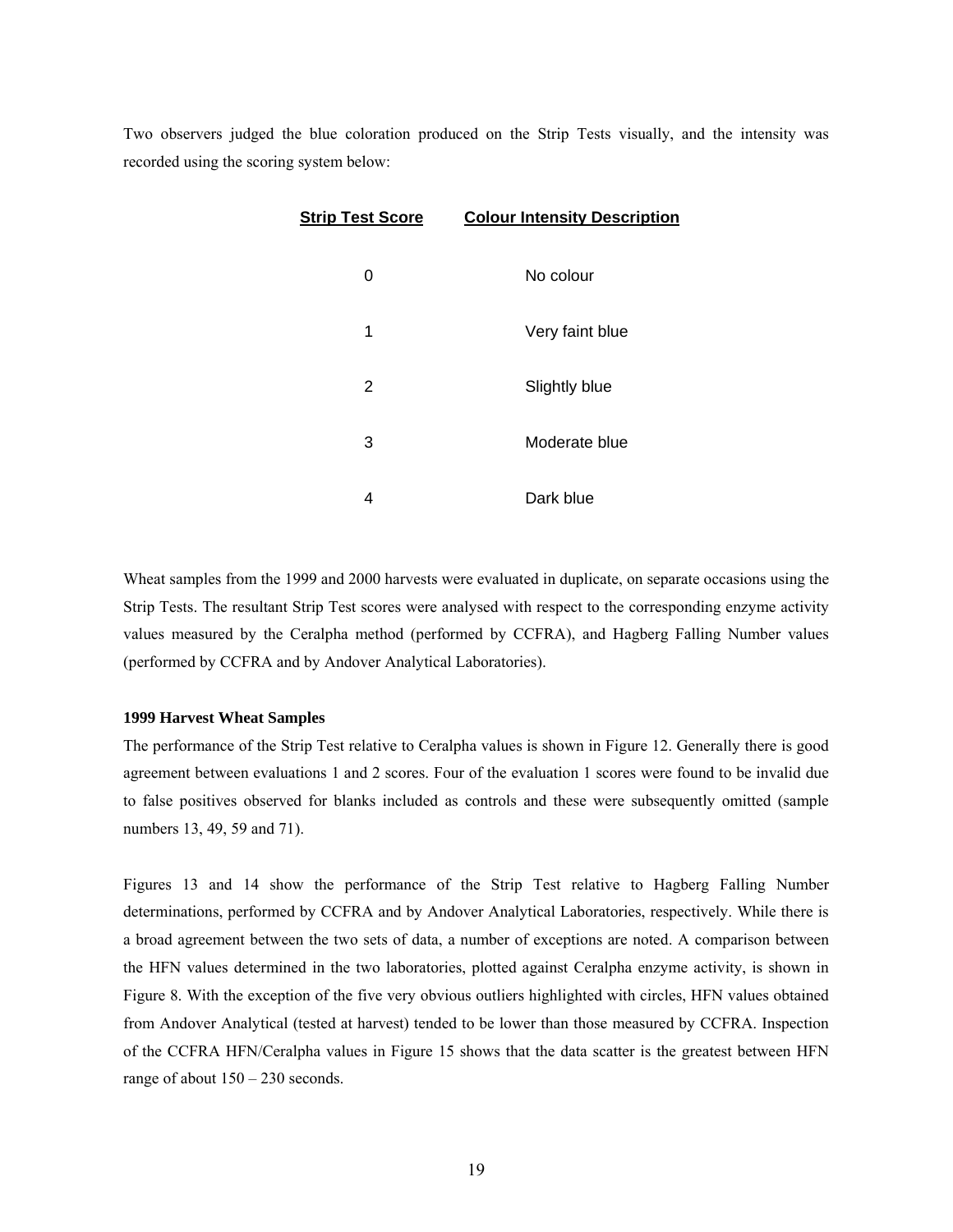## **Figure 12. Strip Test scores versus Ceralpha, comparison of two evaluations, 1999 harvest**

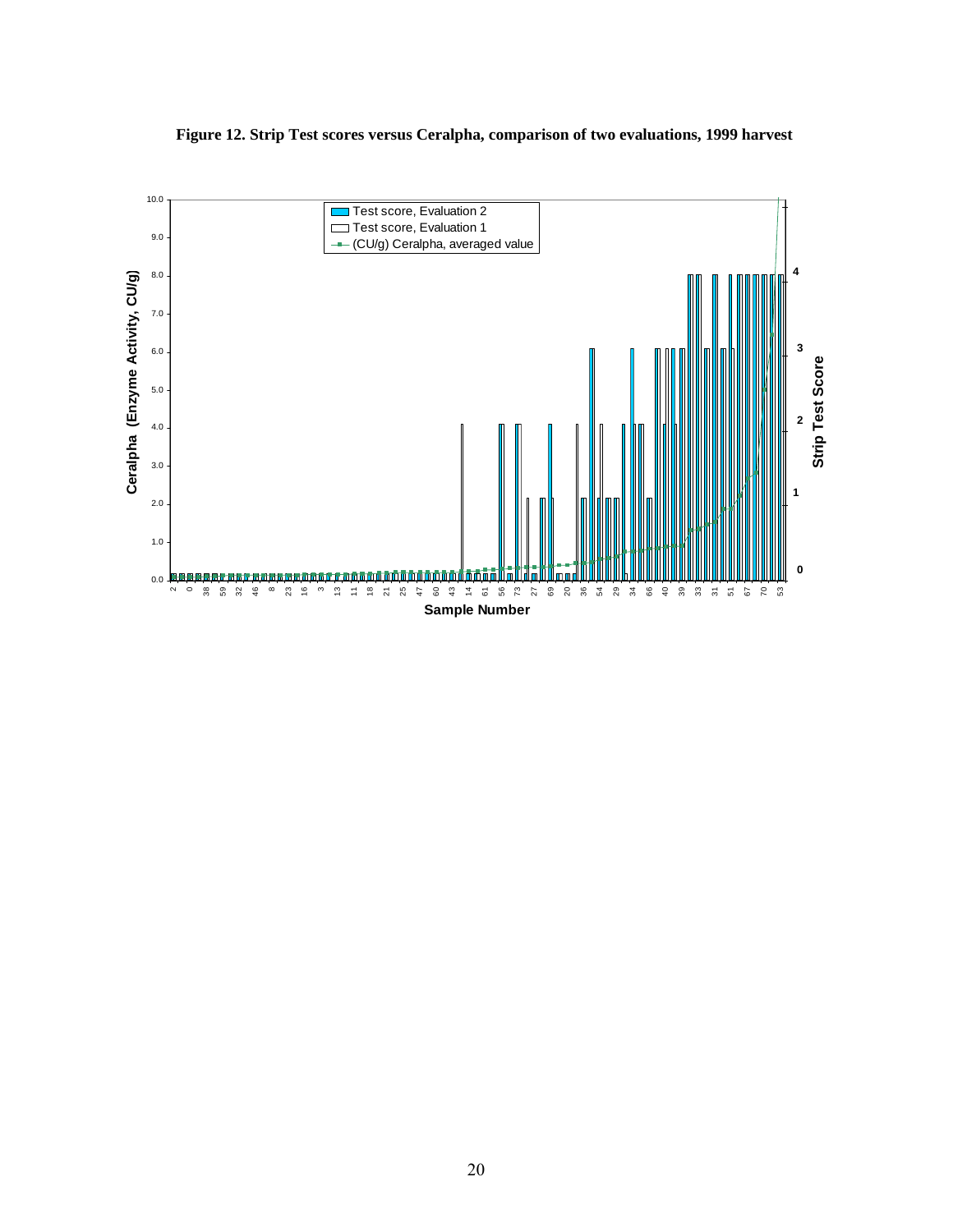

**Figure 13. HFN (CCFRA) versus Strip Test (2nd Evaluation)** 





**Sample Number**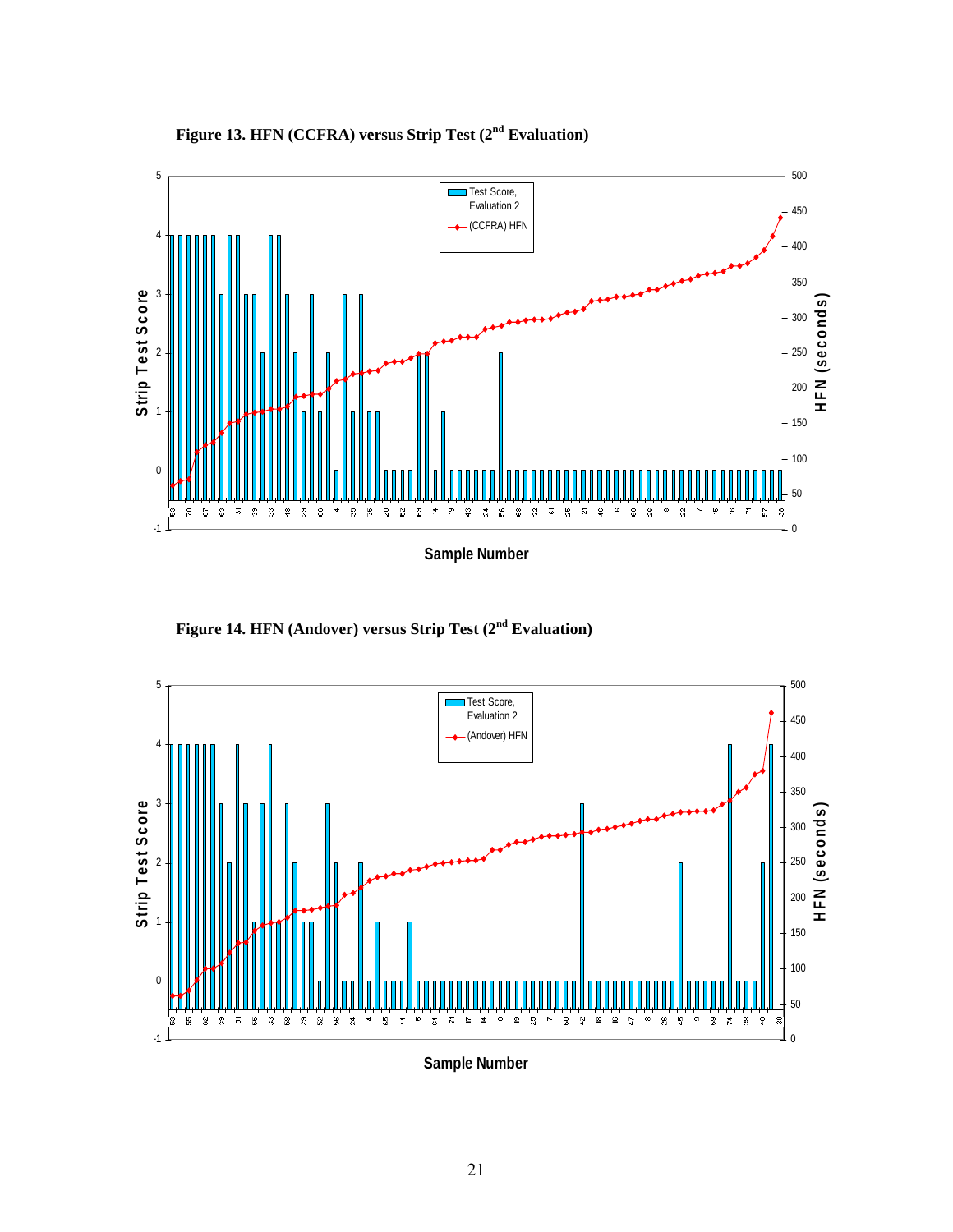

**Figure 15. Andover/CCFRA HFN versus Ceralpha data, 1999 harvest samples** 

## **2000 Harvest Wheat Samples**

There were a limited number of samples with high *alpha*-amylase activity within this set. Figure 16 shows the two evaluations of the Strip Test against HFN (CCFRA) values determined by CCFRA. Again there is broad agreement between the two evaluations, with the only two minor exceptions being samples 42 and 45 which had scores of 1 for evaluation 1, but scores of 0 for evaluation 2. Otherwise, all the samples with HFN >270 gave a score of 0. The plot of HFN values from the two labs versus Ceralpha values are given in Figure 17.

## **Analysis of Combined Data from 1999 and 2000 Harvest Wheat Samples**

Figures 18 and 20 show Strip Test scores plotted against HFN (CCFRA) and Ceralpha values, respectively, using the combined (second evaluation) data for 1999 and 2000 harvest wheat samples. Using a cut-off HFN value of 250 seconds to provide an 'accept/reject' assessment of the performance of the Strip Test, it was found that of the 86 samples with HFN values >250 seconds, 82 samples scored 0. Only 8 out of the 40 samples with HFN values <250 seconds, scored 0.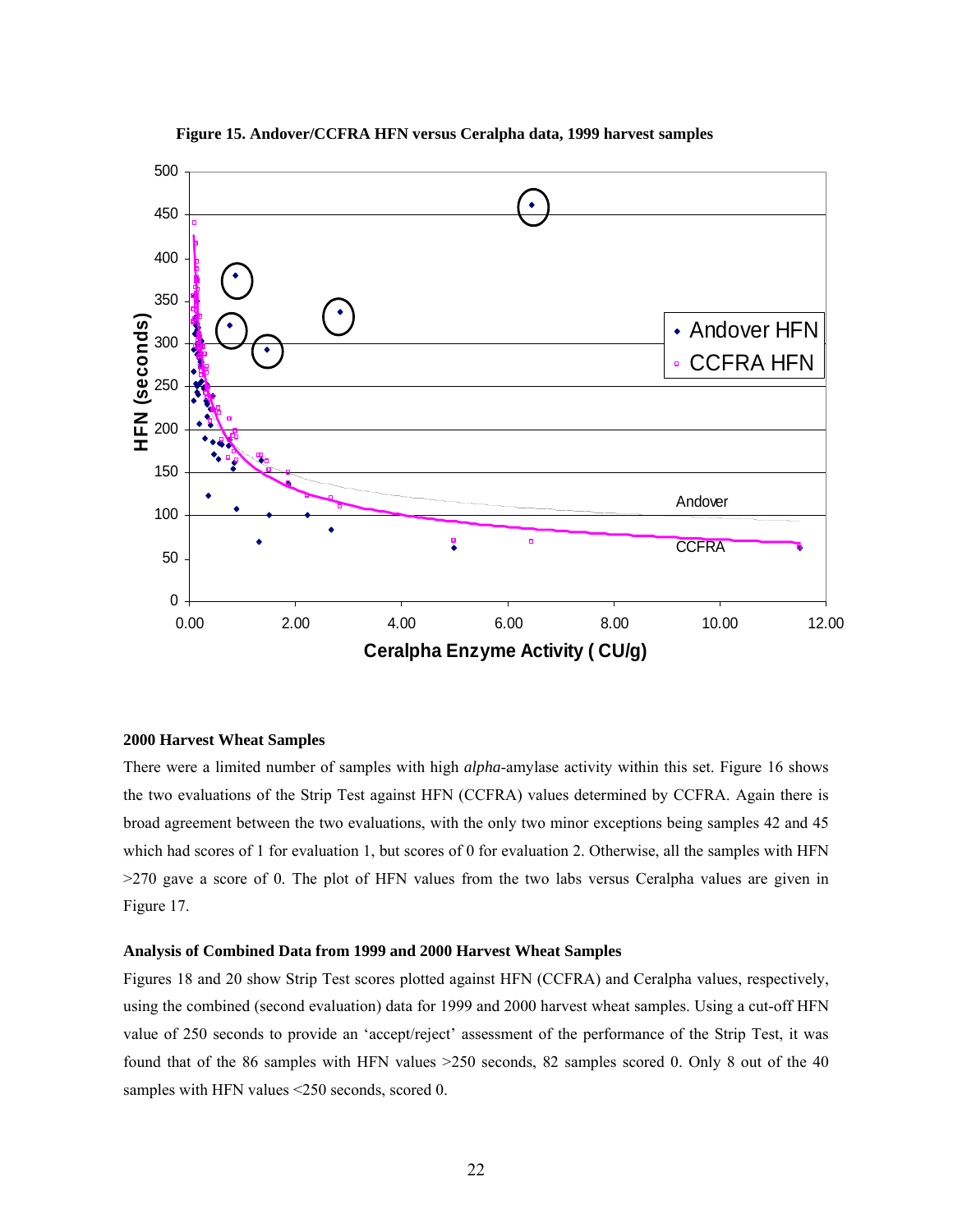

**Figure 16. Strip Test Scores versus HFN (CCFRA), 2000 harvest samples** 

**Sample Number**

 $\overline{0}$ 

**Figure 17. Andover/CCFRA HFN versus Ceralpha data, 2000 harvest samples** 

-1

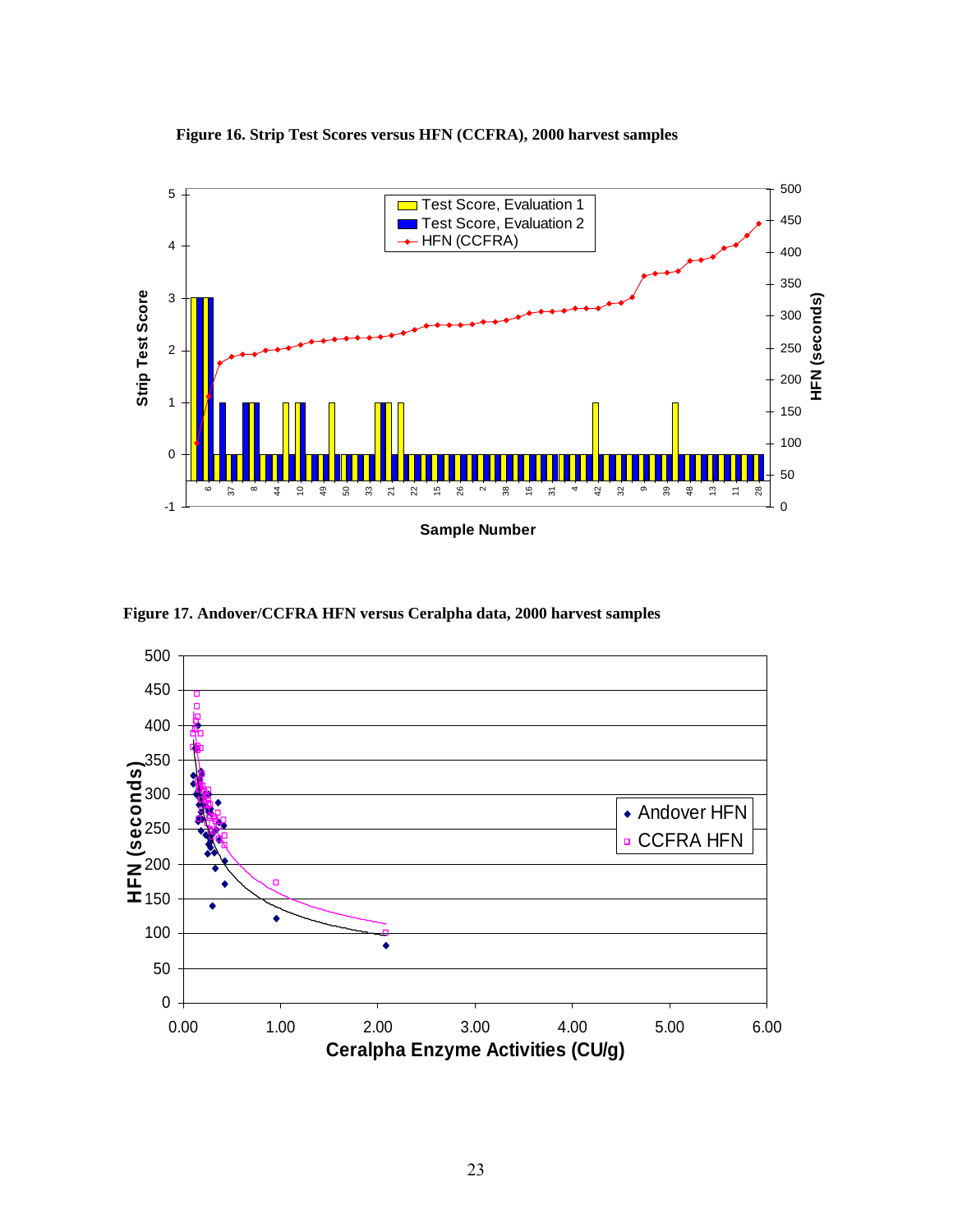

 **Figure 18. Strip Test scores versus HFN (CCFRA) data from 1999 and 2000 harvests** 

 **Figure 19. Strip Test scores versus Ceralpha data from 1999 and 2000 harvests** 



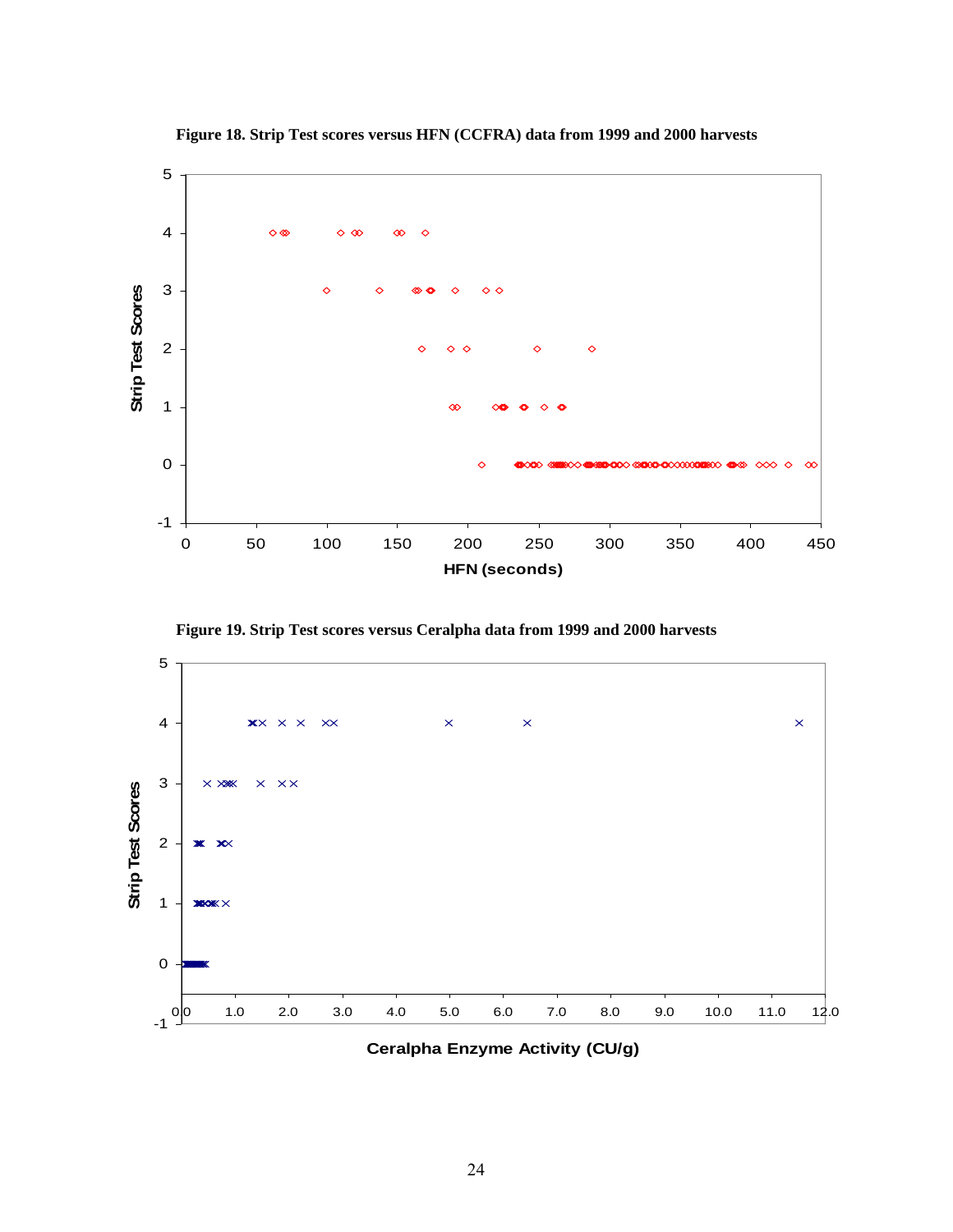Linear discriminant analyses of the Strip Test scores versus HFN and Ceralpha values were carried out. Table 4 details the prediction of Strip Test scores from Ceralpha data, and how the predicted ("correct") class values relate to the actual classification. Table 5 has the corresponding details for Strip Test versus HFN data.

|  |  | Table 4. Linear Discriminant Analysis: Strip Test Score versus Ceralpha |
|--|--|-------------------------------------------------------------------------|
|  |  |                                                                         |

| Predictors:               |             |                                          | Linear Method for Response: Strip Test Scores<br>Ceralpha data |                |                |
|---------------------------|-------------|------------------------------------------|----------------------------------------------------------------|----------------|----------------|
| Group                     | $\mathbf 0$ | 1                                        | 2                                                              | 3              | $\overline{4}$ |
| Count                     | 89          | 11                                       | 6                                                              | 9              | 10             |
| Summary of Classification |             |                                          |                                                                |                |                |
| Put into                  |             | $\ldots \ldots \ldots$ . True Group      |                                                                |                |                |
| Group                     | 0           | 1                                        | $\mathbf{2}$                                                   | 3              | 4              |
| 0                         | 82          | $\overline{2}$                           | 2                                                              | $\mathbf 0$    | $\Omega$       |
| 1                         | 7           | 5                                        | $\mathbf 1$                                                    | 1              | 0              |
| $\overline{\mathbf{2}}$   | 0           | 4                                        | 2                                                              | $\overline{2}$ | 0              |
| 3                         | $\Omega$    | $\Omega$                                 | $\mathbf{1}$                                                   | 6              | 5              |
| 4                         | 0           | $\Omega$                                 | $\Omega$                                                       | $\Omega$       | 5              |
| Total N                   | 89          | 11                                       | 6                                                              | 9              | 10             |
| N Correct                 | 82          | 5                                        | 2                                                              | 6              | 5              |
|                           |             | Proportion 0.921 0.455 0.333 0.667 0.500 |                                                                |                |                |

## **Table 5. Discriminant Analysis: Strip Test Score versus HFN**

| Linear Method for Response:<br>Predictors: |              |                                                            | HFN (CCFRA) | Strip Test Scores            |       |  |
|--------------------------------------------|--------------|------------------------------------------------------------|-------------|------------------------------|-------|--|
| Group                                      | $\Omega$     |                                                            | 2           | 3                            | 4     |  |
| Count                                      | 89           | 11                                                         | 6           | 9                            | 10    |  |
| Summary of Classification                  |              |                                                            |             |                              |       |  |
| Put into                                   |              | $\ldots \ldots \ldots$ . True Group $\ldots \ldots \ldots$ |             |                              |       |  |
| Group                                      | <sup>0</sup> |                                                            | 2           |                              | 4     |  |
| 0                                          | 67           | $\Omega$                                                   |             |                              | 0     |  |
|                                            | 21           | 5                                                          | 2           | 0                            |       |  |
| 2                                          |              | 4                                                          |             |                              |       |  |
| 3                                          | $\Omega$     | 2                                                          | 2           | 5                            | 4     |  |
| 4                                          |              |                                                            |             | 2                            | 6     |  |
| Total N                                    | 89           | 11                                                         | 6           | 9                            | 10    |  |
| N Correct                                  | 67           | 5                                                          |             | 5                            | 6     |  |
| Proportion                                 | 0.753        | 0.455                                                      | 0.167       | 0.556                        | 0.600 |  |
| 125<br>$N =$                               | N Correct =  | 84                                                         |             | Proportion Correct = $0.672$ |       |  |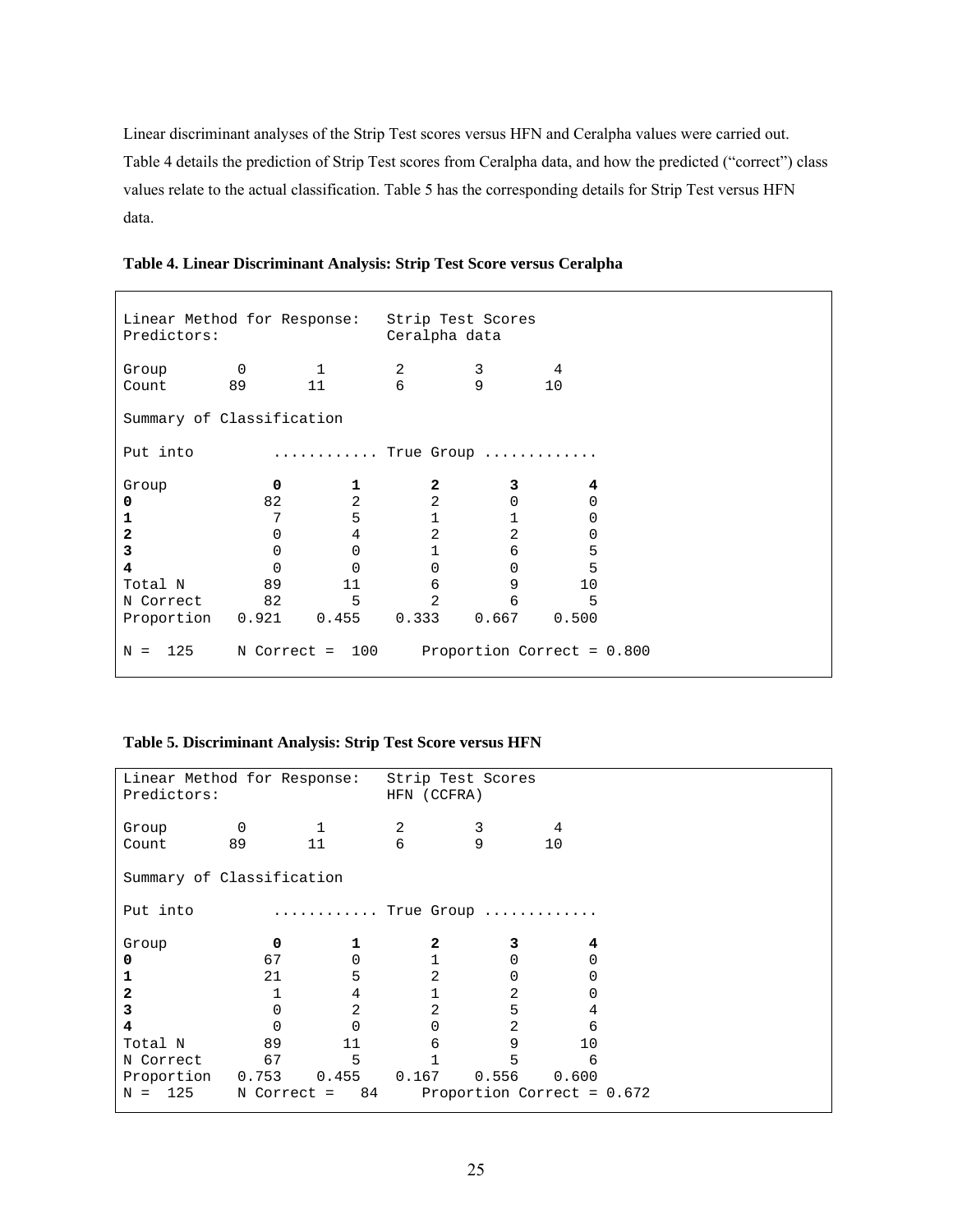The results of the linear discriminant analysis show that the Ceralpha data has a higher proportion of correctly classified Strip Test scores than the HFN data. In particular, the Strip Test class 0 places 92% correct for Ceralpha results, compared to 75% for the HFN results. The Ceralpha results also have a tighter range of the predicted classes than HFN values for this data.

Figures 20 and 21 show the respective boxplots of the classification of the Ceralpha and HFN data according to the Strip Test scores, 0 to 4. This type of plot summarises the information about the shape, dispersion and centre of the data. Each box represents the middle 50% of the observations, and the line drawn through the box represents the median. The whiskers extending from each box indicate the lowest and highest values in the data set, excluding the outliers (marked with an \*).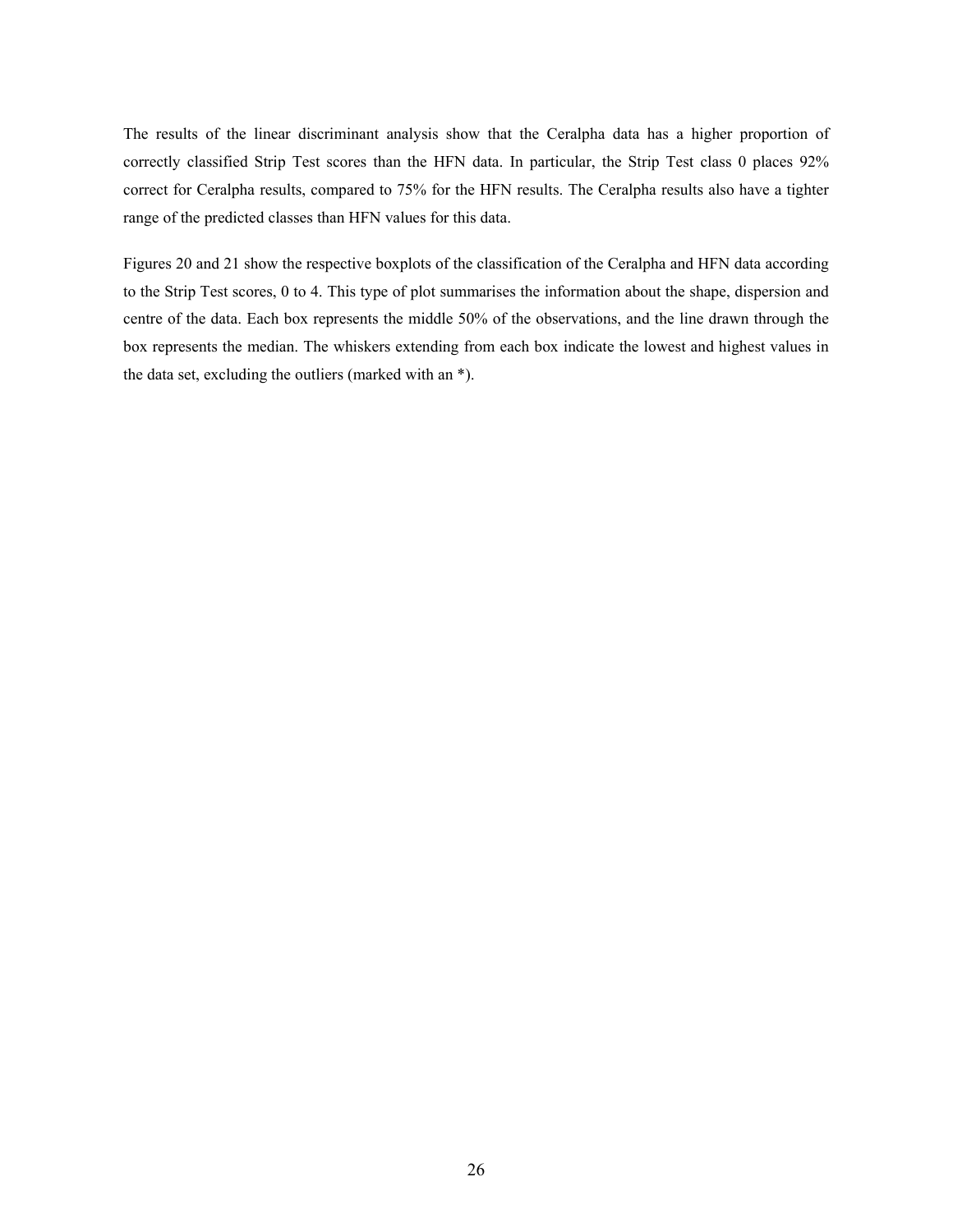**Figure 20. Boxplot of StripTest score versus Ceralpha data** 



**Figure 21. Boxplot of Strip Test score versus HFN data** 

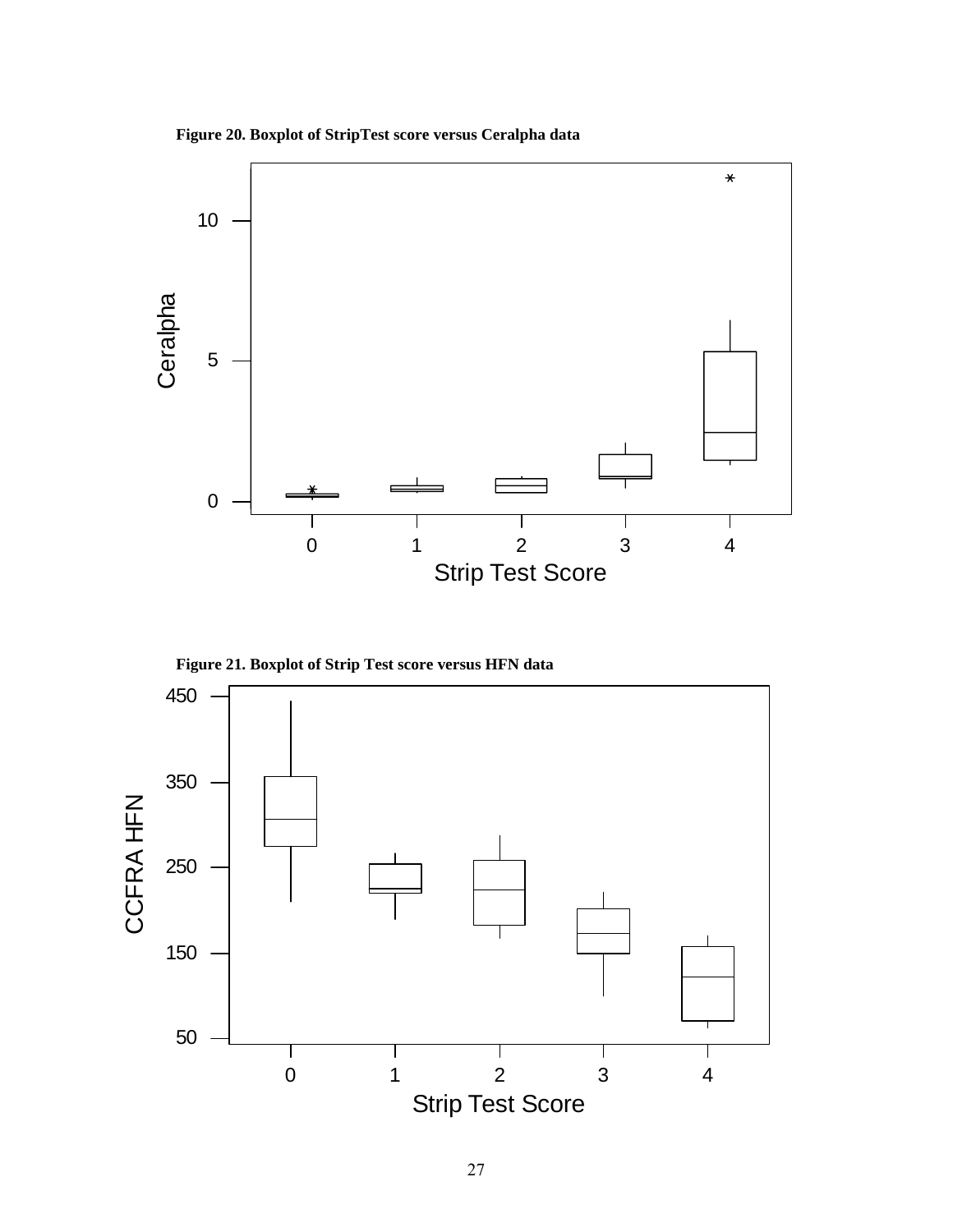#### **Densitometric Evaluation of Strip Test**

The performance of the Strip Test was assessed quantitatively using image analysis and densitometry (Phoretix 1-D Advanced software). Single determinations of 9 selected wheat flours were carried out, and the blue coloration was measured by the densitometric technique. Results of the Strip Test are shown in Figure 22 in which the reagent blank and a fungal alpha-amylase preparation are Strip Tests 0 and 10 respectively.



# The results of the scanned intensities and the other measures of *alpha*-amylase are given in Table 6. The values given for the scanned intensities have been corrected by subtracting the intensity of the reagent blank. The relationship between the Strip Test scanned intensities and visual scores is consistent throughout the range of HFN values.

| Table 6. Scanned intensity values and other measured values of 9 selected samples (Figure 22) |  |  |  |
|-----------------------------------------------------------------------------------------------|--|--|--|
|-----------------------------------------------------------------------------------------------|--|--|--|

| <b>Strip Test No.</b>                     | $\mathbf{1}$     | $\overline{2}$ | $\overline{3}$ | $\overline{4}$ | $\overline{5}$ | $6 \overline{6}$ | 7              | 8              | $\overline{\mathbf{2}}$ |
|-------------------------------------------|------------------|----------------|----------------|----------------|----------------|------------------|----------------|----------------|-------------------------|
| Sample No.<br>CM/52804/<br>Ceralpha       | 23               | 16             | 73             | 36             | 29             | 33               | 31             | 67             | 70                      |
| Activity $(CU/g)$                         | 0.145            | 0.150          | 0.33           | 0.455          | 0.625          | 1.350            | 1.515          | 2.685          | 4.990                   |
| HFN (seconds)                             | 386              | 373            | 249            | 224            | 189            | 170              | 153            | 120            | 71                      |
| <b>Strip Test Scores</b><br>Densitometric | $\boldsymbol{0}$ | $\theta$       |                |                |                | 3                | $\overline{4}$ | $\overline{4}$ | 4                       |
| Intensity (optical)<br>density units)     | 2.53             | 3.30           | 5.24           | 5.21           | 4.94           | 7.42             | 7.98           | 8.64           | 9.00                    |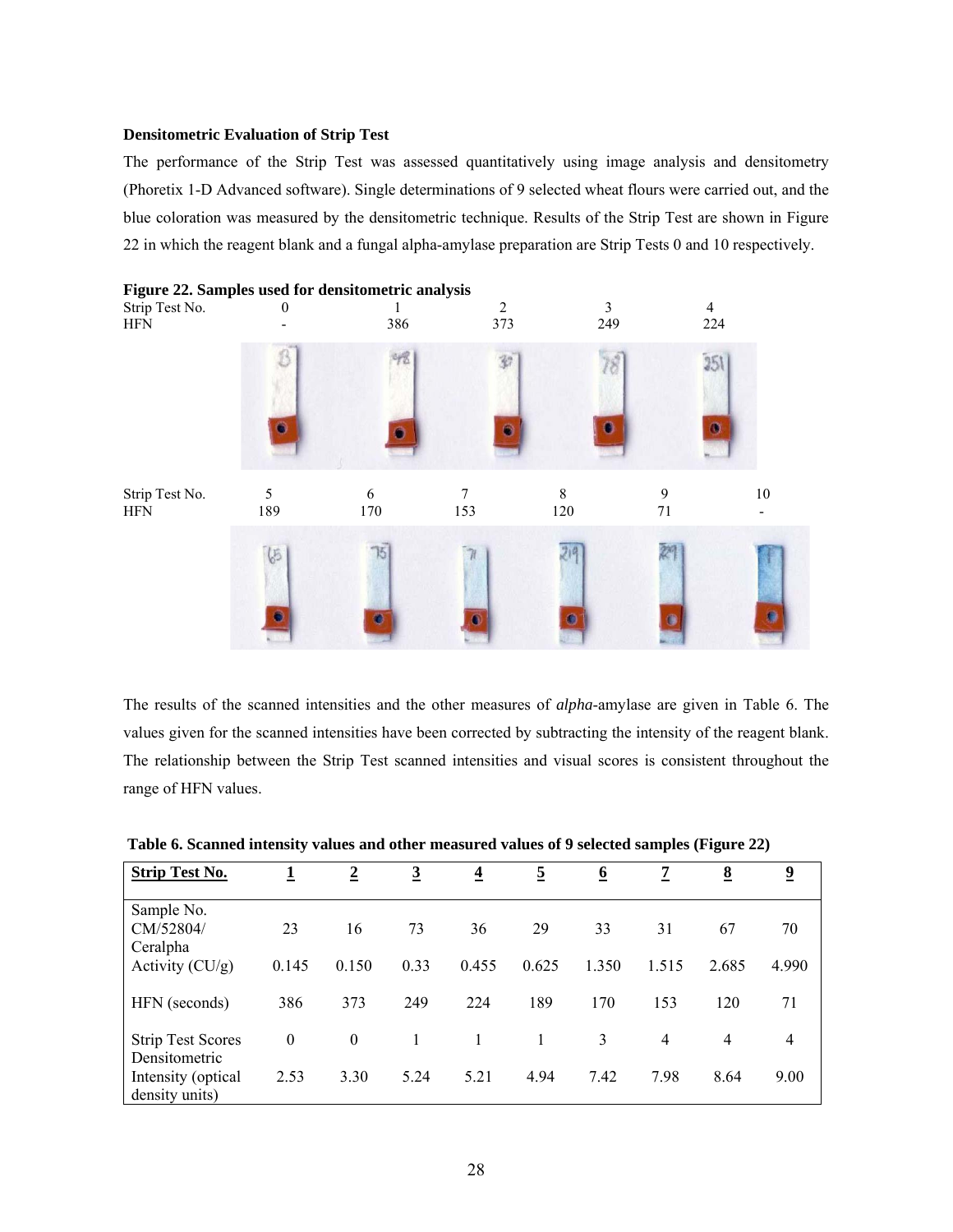Both the visual and scanning methods for assessing intensities appear to be unable to discriminate between the samples with HFN values of 189, 224 and 249 seconds. Figure 23 shows the scanned intensity values plotted against HFN (CCFRA) values.



**Figure 23. Relationship between scanned intensity values of Strip Tests and HFN** 

## **Repeatability and Reproducibility**

A limited assessment of the repeatability and reproducibility of the Strip Test was performed with six wheat samples with HFN values ranging from 110 to 387 seconds. Two operators carried out five replicate determinations on each sample, on two separate days. Figure 22 shows a Minitab 13.0 Run Chart depicting the visual scores, together with HFN (CCFRA) and Ceralpha absorbance values. The results show that both operators produced highly repeatable scores for each set of the five replicates, operator 1 exhibiting a relatively higher degree of consistency that operator 2 when considering all samples. The main difference between the scores produced by the two operators can be seen with samples C (HFN of 188 seconds) and D (HFN of 249 seconds), where operator 2 scores higher than operator 1 does.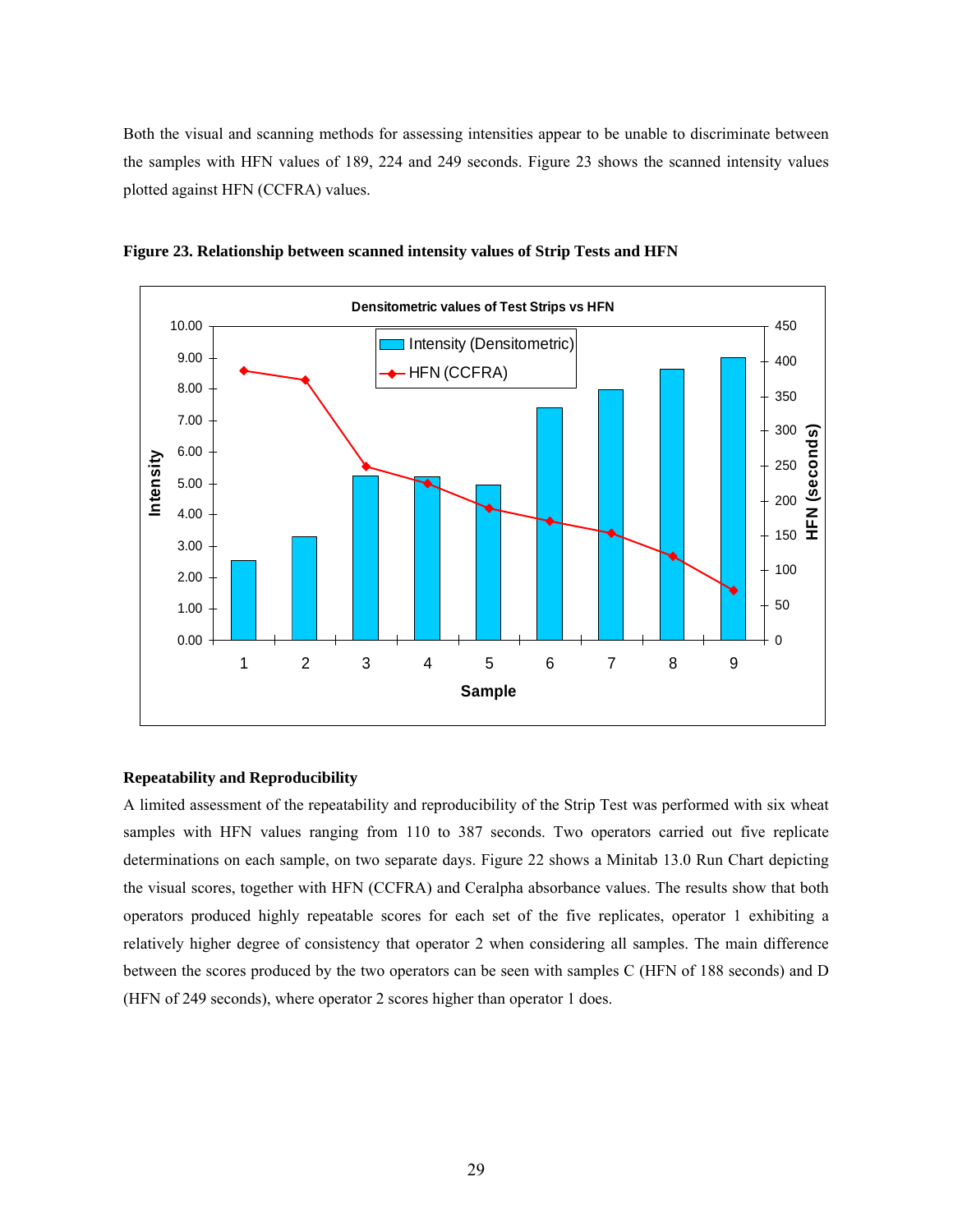**Figure 22. Run Chart of Strip Test Score by Sample, Operator**



#### **Assay of Barley Samples**

Assaying barley extracts proved to be problematic. Results of preliminary experiments are given in Figure 25. The blue coloration of the Strip Test was minimal and inconsistent for all samples received from the 1999 harvest, despite Randox test data clearly showing that some of these samples (SB 174 and WB 137) possessed absorbances at 405nm, which are related to significant *alpha*-amylase activities (Table 7). For comparison, a winter wheat sample with a HFN of 167 seconds has a Randox absorbance value of 0.85. Design of the test kit was modified, from that used for wheat, in an attempt to increase sensitivity by:

- (i) Reducing the ratio of extraction buffer to barley flour (3ml of buffer to 1g of flour was used) in order to increase the amount of *alpha*-amylase in solution.
- (ii) Increasing extraction and incubation times.
- (iii) Increasing the volume of the sample application well of the Strip Test to accommodate 40μl of extract reacted with the Phadebas/agarose mixture (cf 20μl for wheat).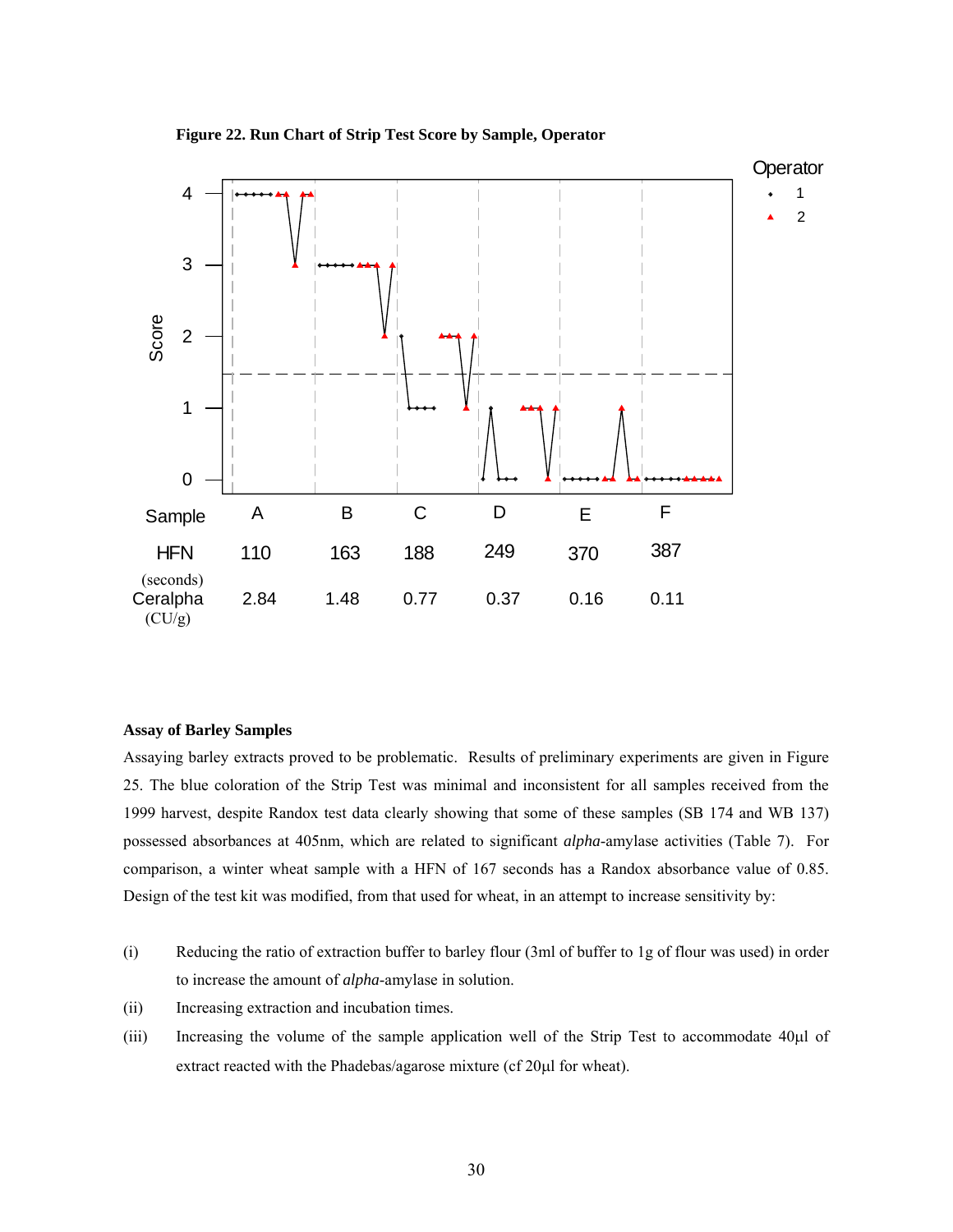|                      |                  | Randox            |                   |                  |
|----------------------|------------------|-------------------|-------------------|------------------|
| <b>Spring/Winter</b> |                  | <b>Absorbance</b> | <b>Strip Test</b> | <b>StripTest</b> |
| <b>Barley</b>        | Sample No.       | Value             | Colour            | Score            |
| Spring 1999          | SB <sub>29</sub> | 0.24              | none              | 0                |
| Spring 1999          | SB49             | 0.22              | none              | 0                |
| Spring 1999          | SB22             | 0.18              | none              | 0                |
| Spring 1999          | SB21             | 0.17              | none              | 0                |
| Spring 1999          | SB <sub>5</sub>  | 0.15              | none              | 0                |
| Spring 2000          | <b>SB174</b>     | 0.36              | none              | 0                |
| Spring 2000          | <b>SB140</b>     | 0.22              | none              | 0                |
| Spring 2000          | <b>SB13</b>      | 0.18              | none              | 0                |
| Spring 2000          | SB <sub>1</sub>  | 0.17              | none              | 0                |
| Spring 2000          | <b>SB27</b>      | 0.15              | none              | 0                |
| Winter 1999          | <b>WB41</b>      | 0.77              | blue              | 3                |
| Winter 1999          | <b>WB137</b>     | 0.62              | none              | 0                |
| Winter 1999          | WB7              | 0.15              | none              | 0                |
| Winter 1999          | <b>WB137</b>     | 0.14              | none              | 0                |
| Winter 1999          | WB <sub>5</sub>  | 0.13              | none              | 0                |
| Winter 2000          | <b>WB89</b>      | 0.27              | none              | 0                |
| Winter 2000          | <b>WB18</b>      | 0.21              | none              | 0                |
| Winter 2000          | <b>WB29</b>      | 0.19              | none              | 0                |
| Winter 2000          | WB30             | 0.16              | none              | 0                |
| Winter 2000          | WB39             | 0.16              | none              | 0                |

|  | Table 7. Strip Test and Randox test results for Barley samples |  |
|--|----------------------------------------------------------------|--|
|  |                                                                |  |

Unfortunately, problems arose in pipetting extracts due to the increased viscosity of the extracts following the reduction of buffer to flour ratio. It was found that very few of the samples from the 2000 harvest possessed adequate *alpha*-amylase activity according to the Randox assay, and none of these produced a detectable blue colour in the Strip Test. Further improvements were beyond the scope of this study, and therefore the remaining barley samples were not tested.

**Figure 25. Preliminary results of assaying barley samples from the 1999 harvest** 

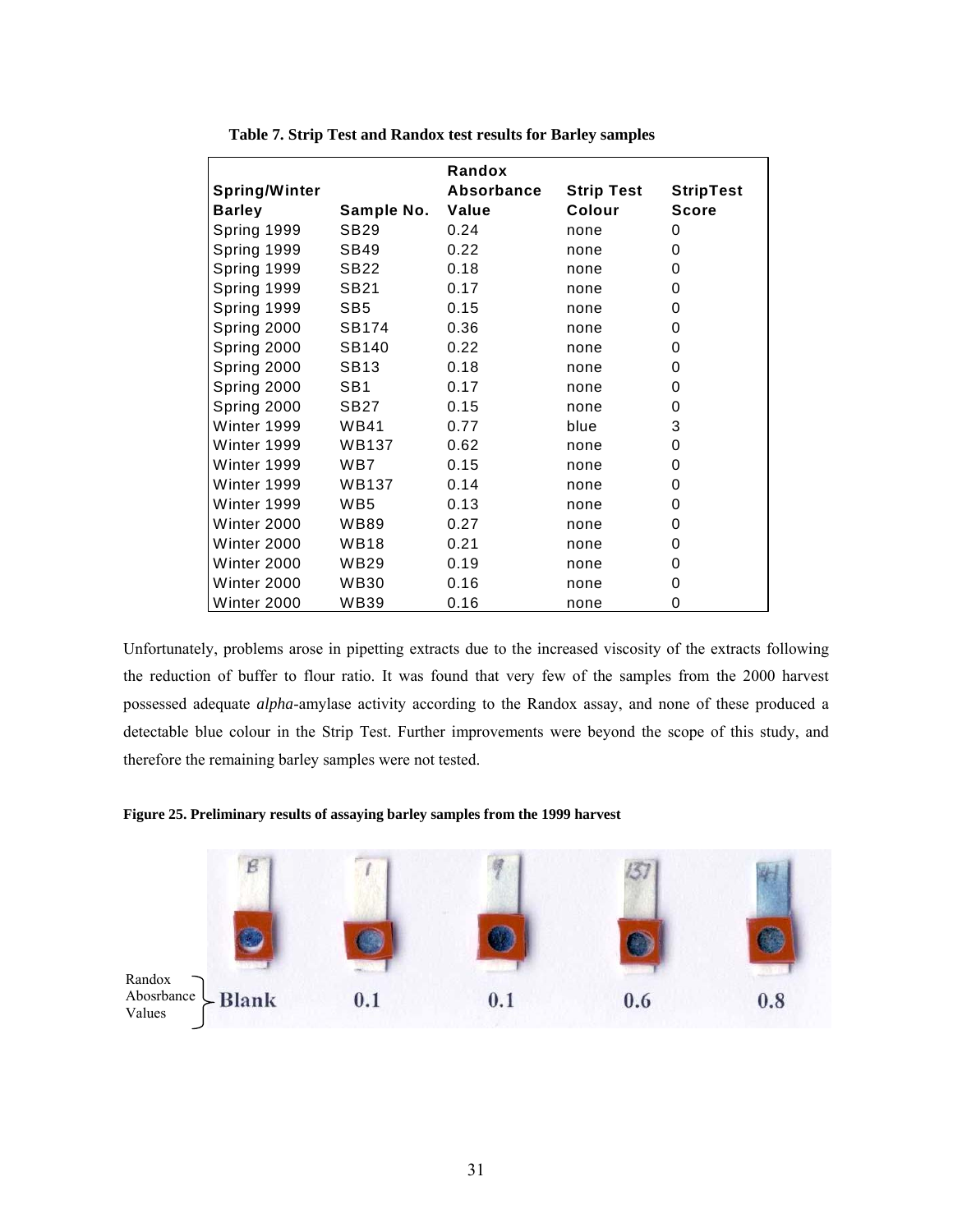#### 3.4 **Discussion**

A new simple test for measuring levels of *alpha*-amylase semi-quantitatively in wheat has been developed. The Strip Test features the Phadebas blue starch substrate. Unlike the commercially available test with Phadebas tablets which requires a water bath and a spectrophotometer to measure absorbance at 620nm, the new format has been designed for visual assessment of enzyme activity. The test requires 10 minutes for extraction from ground wheat flour, 10 minutes reaction time and a further minute to visualize blue colour development in the white filter paper strip. While blue colour was observed when the reaction was performed at room temperature, this was limited to those samples with very low HFN (about 62 seconds). Raising the temperature to 37°C increased the speed and sensitivity of the reaction, and hence the range of the Strip Test. A visual scoring system, on a scale from 0 to 4, was adopted to record the intensity of the blue colour.

The Strip Test was evaluated with a total of 125 samples of wheat from the 1999 and 2000 Cereal Quality Surveys. All samples with HFN<210 gave a detectable blue colour, i.e. were given a score of 1 or more. Overall, the performance of the new test method was found to be marginally better when compared with Ceralpha results, than with the HFN data when judged by linear discriminant analysis. This is consistent with the fact that both the Phadebas and Ceralpha assays are direct, colorimetric methods of measuring the amylase activity, whereas the HFN method is an indirect one. The test is less precise when assessing samples with HFN values between about 170 and 250 seconds. It should be noted that below 250 seconds, there is increased scatter in the data when HFN is plotted against Ceralpha measurements (Figures 15 and 17), and this region signifies the acceptability threshold for quality classification. It is generally accepted with the Hagberg Falling Number test that:

- 1. HFN values of less than 150 seconds indicate high *alpha*-amylase activity
- 2. HFN values of 200 to 250 seconds indicate moderate *alpha*-amylase activity
- 3. HFN values of more than 300 seconds indicate low *alpha*-amylase activity

In comparison with the Hagberg Falling Number test, the Strip Test gives:

- 4. a strong blue coloration with samples with HFN values of between 62 169 seconds
- 5. a range of coloration from none to medium blue with samples with HFN values of between 170 – 289 seconds
- 6. no blue coloration with any of the samples with HFN values of between 290 445 seconds

The above shows that in its present format, the Strip Test is clearly able to distinguish between high and low *alpha*-amylase activities in wheat samples, which would be most useful for screening purposes. In spite of some of the shortcomings discussed earlier, the new test shows considerable promise and has the potential to become more accurate through additional modifications, including faster sample extraction.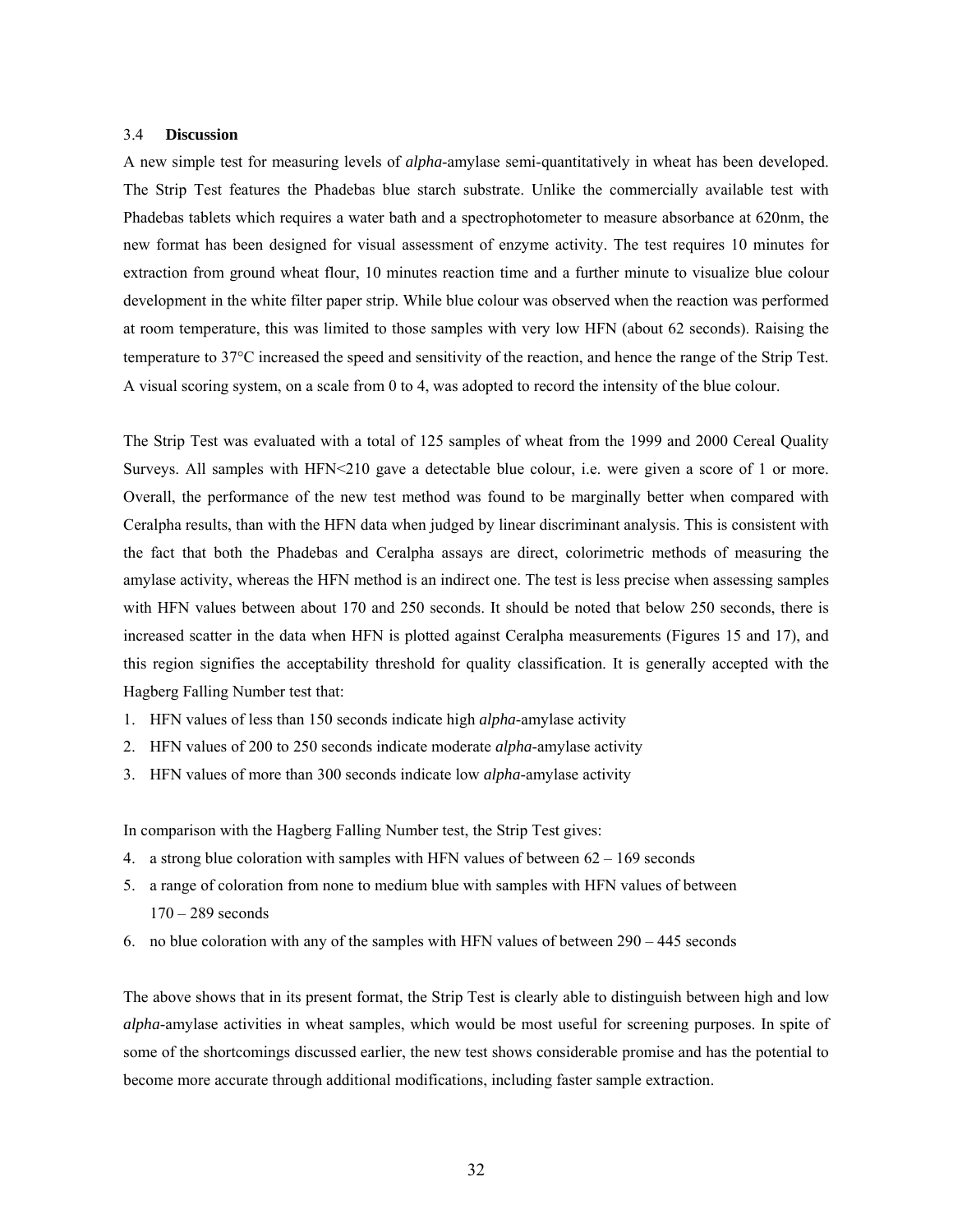The Strip Test is simple to perform, and a putative commercial format could feature:

- a hand- or battery-operated grinder, such as a coffee grinder, for sample preparation
- disposable spoons to measure 1g of flour
- graduated capped tubes and an extraction solution
- dry Phadebas substrate (or equivalent), to be prepared as a suspension just prior to use
- disposable plastic pipettes or droppers
- an inexpensive battery-operated incubation chamber to maintain temperature at 37ºC (or possibly higher)
- filter paper strips with sample wells, possibly mounted on a plastic board containing troughs for application of the extraction solution to spread liberated blue dye along the strips
- photographic reproductions of intensities representing selected HFN values for reference
- a physical barrier to concentrate blue colour and improve sensitivity.

The Strip Test contains agarose mixed with the Phadebas substrate, to produce a consistent suspension of the blue starch material that can be transferred by pipette accurately. In a commercial product another reagent that is sufficiently viscous at room temperature could be used to replace the low melting point agarose. Alternatively, the un-reacted Phadebas substrate/agarose mixture could be pre-applied in a stable dry state inside the sample well of the Strip Test, and a drop of wheat extract placed upon it. The enzyme would digest the blue starch substrate inside the well, a drop of stop solution would be added, and the blue colour development visualized thereafter.

It is envisaged that sensitivity could be enhanced by the use of filter paper strips that could be thinner and narrower, and could be "whiter" than those currently used, to produce a better contrast with the faint blue coloration found with low enzyme activity. Another variation could involve exploring the use of other types of material for the strips, such as porous nitro-cellulose paper. It is believed that the Cibacron Blue dye liberated by enzyme action on the Phadebas starch substrate is negatively charged, and binds to charged groups present on the cellulose filter paper. This phenomenon could be exploited to trap and concentrate the free diffuse dye within a very small area of the cellulose filter paper and hence increase the intensity of the assay. The increased sensitivity could allow detection of low enzyme activity at lower temperatures than at present.

The Strip Test was found to be unsuitable for detecting moderate levels of *alpha*-amylase in barley samples. The most likely cause for this failure is β-glucans, which are extracted along with the amylase. The presence of β-glucans increases the viscosity of the solution, making pipetting difficult, as well as possibly interfering with enzyme action on the substrate. Some attempts were made to overcome these problems, but these proved to be unsuccessful, and were not explored any further.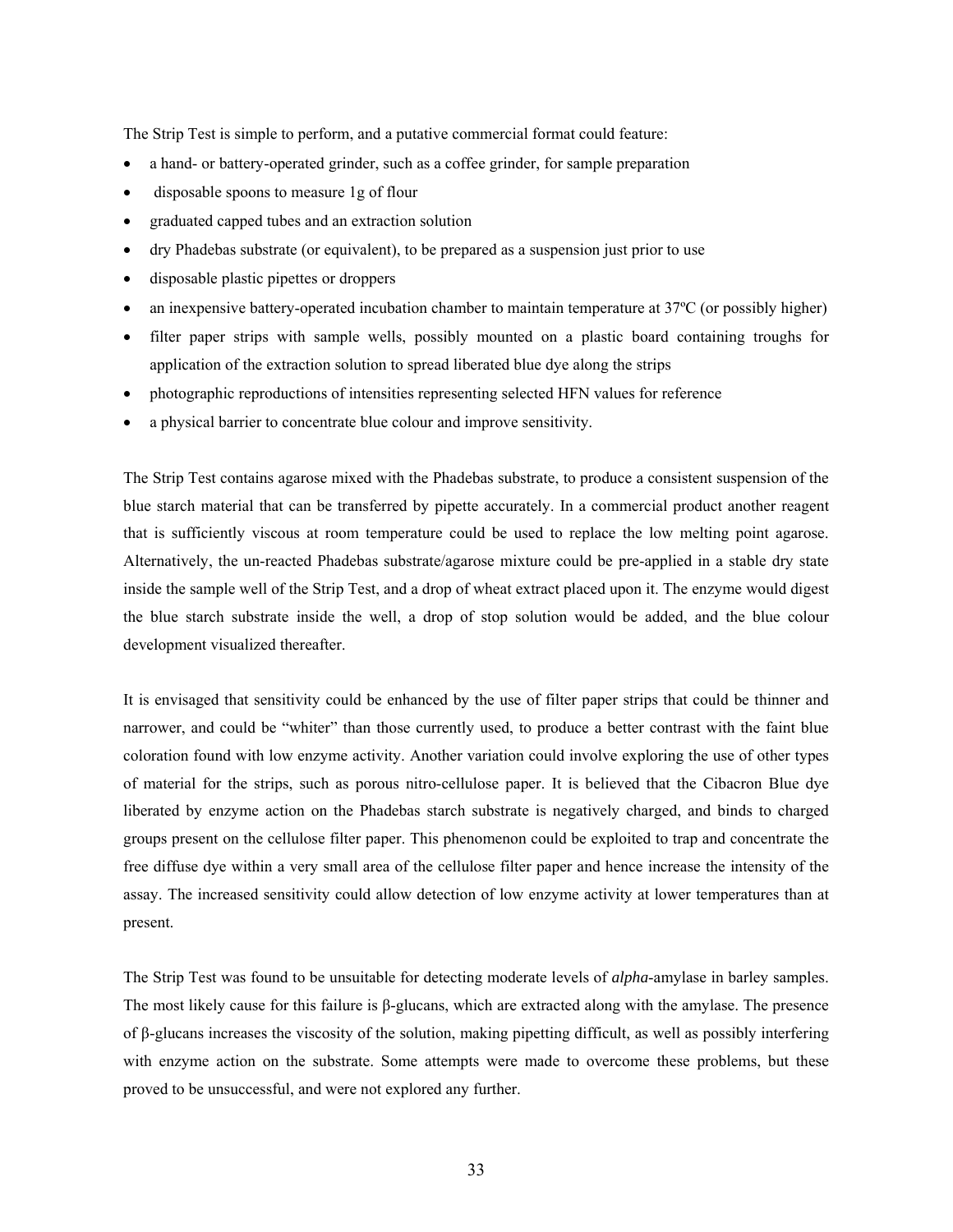In summary, a novel diagnostic prototype test has been developed for assessing *alpha*-amylase levels in wheat. The Strip Test features the release of blue dye from the Phadebas substrate and its subsequent separation and visualisation on a white strip of filter paper. This work demonstrates the principle of the Phadebas substrate in test strip form. Further refinement is required to increase both the speed and sensitivity to meet the needs of the grain industry and develop a commercial product. Discussions with potential manufacturers will attempt to address these issues.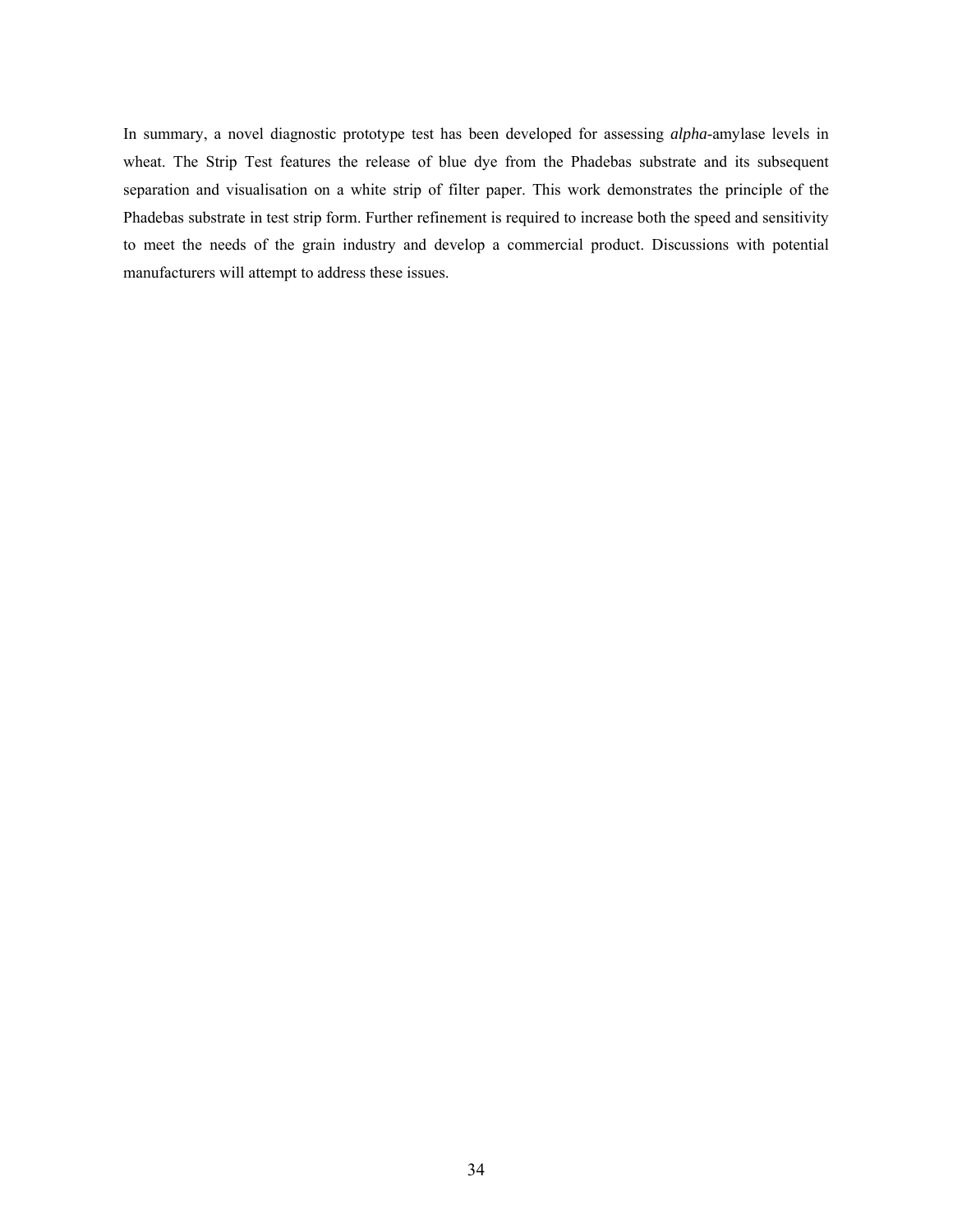#### 3.5 **References**

Alberti, E., Bhandari, D.G., Evers, A.D. and Kotecha, K. (1996). Grain morphology as a marker for *alpha*amylase production in wheat. In: Pre-harvest Sprouting in Cereals 1995 (Eds. Noda, K. and Mares, D.J.), CASI, Japan, pp. 63-70.

American Association of Cereal Chemists (1983). Approved Methods of the AACC. Method 22-07, approved October 1981, revised 1988. The American Association of Cereal Chemists, St. Paul, MN.

Barnes, W.C. and Blakeney, A.B. (1974). Determination of cereal *alpha-*amylase using a commercially available dye-labelled substrate. Starch, **26**, 195-197.

Bhandari, D.G., Greenwell, P., Cauvain, S.P., Flintham, J.E. Gale, M.D and Briarty, G. (2001). Prediction and prevention of excessive enzyme activity in cereals through investigation and manipulation of causal factors. Report No. 247. Home-Grown Cereals Authority, London.

CCFRA Guideline No.3. Second Edition (April 1997, revised 1999). Manual of Methods for Wheat and Flour Testing. Ed. S. Salmon. CCFRA.

Daussant, J. and Renaud, H.A. (1976). Immuno-chemical identification of *alpha*-amylase in developing and germinating wheat seeds. Cereal Res. Commun., **4**, 201-212.

Ellis, A., Heywood, R. and Skerritt, J.H. (1999). Use of the WheatRite test card to minimise the effects of rain damage at harvest. 17<sup>th</sup> ICC Conference, Valencia, Spain. p62.

Lazarus, C.M., Baulcombe, D.C. and Martienssen, R.A. (1985). *Alpha*-amylase genes of wheat are two multigenic families, which are differentially expressed. Plant Mol. Biol., **5**, 13-24.

Lukow, O.M and Bushuk, W. (1984). Influence of germination on wheat quality. II. Modification of endosperm protein. Cereal Chem., **61**, 341-343.

Marsh, J.M., Annuk, D., Ozsarac, N. and Fox, D.J. (1988). The effect of weather damage on wheat enzymes. J. Sci. Food Agric., **45**, 175-183.

McCleary, B.V. and Sheehan, H. (1987). Measurement of cereal *alpha*-amylase: A new assay procedure. J.Cereal Sci., **6**, 237-251.